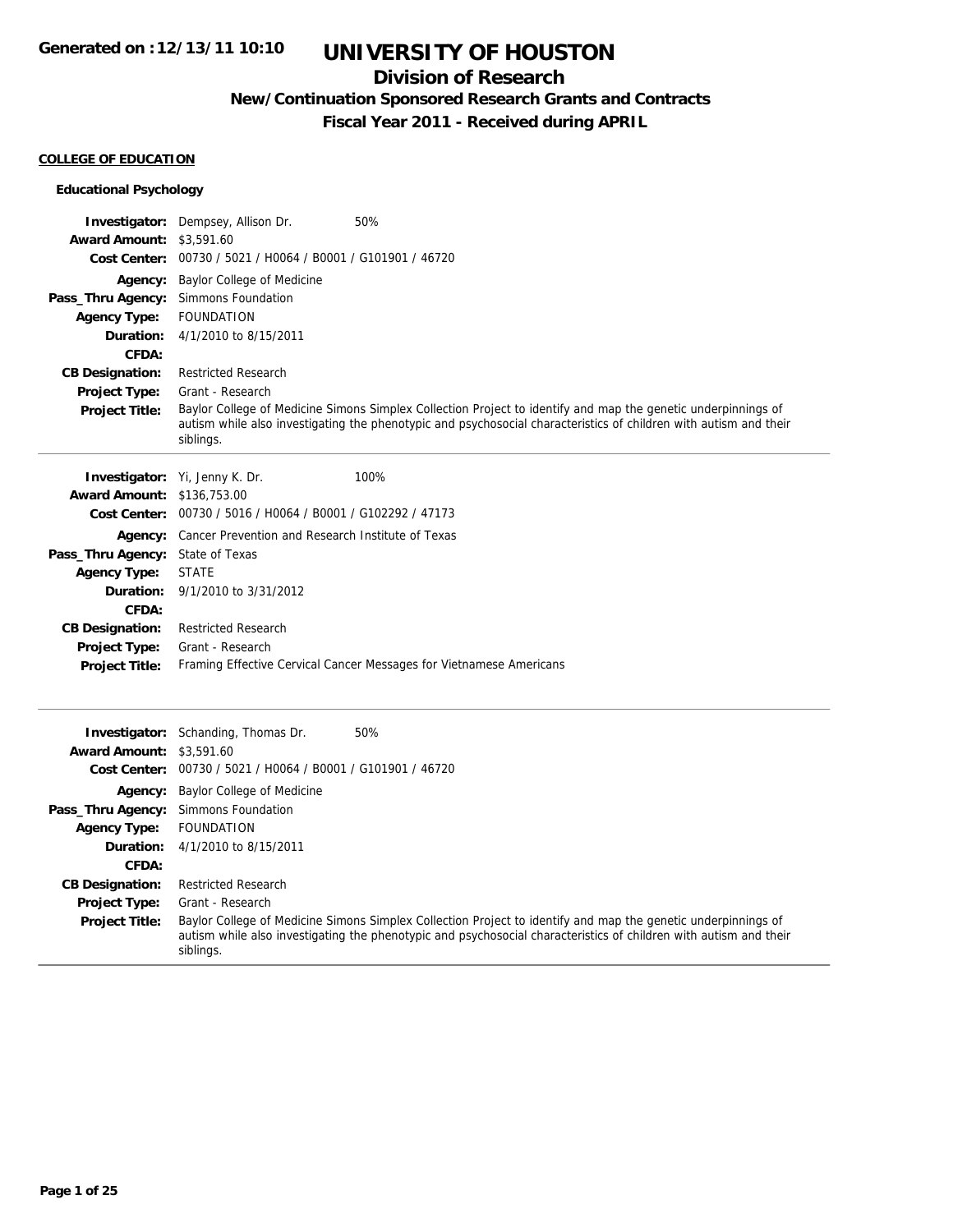## **Division of Research**

**New/Continuation Sponsored Research Grants and Contracts**

**Fiscal Year 2011 - Received during APRIL**

#### **COLLEGE OF LIBERAL ARTS AND SOCIAL SCIENCES**

### **Communication Disorders**

**Investigator:** Maher, Lynn Dr. 100% **Award Amount:** \$177,020.00 **Cost Center:** 00730 / 5021 / H0087 / C0001 / G100823 / 45842 **Agency:** United Way of Greater Houston **Pass\_Thru Agency: Agency Type:** NON PROFIT **Duration:** 1/1/2010 to 12/31/2011 **CFDA: CB Designation:** Non Research **Project Type:** Grant - Public Service **Project Title:** United Way Support for Services

#### **Health and Human Performance**

|                                 | <b>Investigator:</b> Layne, Charles S. Dr.                  | 100%                                                                                |
|---------------------------------|-------------------------------------------------------------|-------------------------------------------------------------------------------------|
| <b>Award Amount: \$5,007.00</b> |                                                             |                                                                                     |
|                                 | Cost Center: 00730 / 5013 / H0065 / B0001 / G102932 / 48471 |                                                                                     |
|                                 |                                                             | Agency: NASA - National Aeronautics and Space Administration - Johnson Space Center |
| Pass_Thru Agency:               |                                                             |                                                                                     |
| <b>Agency Type:</b>             | FEDERAL                                                     |                                                                                     |
|                                 | <b>Duration:</b> 2/1/2011 to 1/31/2012                      |                                                                                     |
| CFDA:                           | 43.001                                                      | Aerospace Education Services Program                                                |
| <b>CB Designation:</b>          | Non Restricted Research                                     |                                                                                     |
| <b>Project Type:</b>            | Grant - Research                                            |                                                                                     |
| <b>Project Title:</b>           | Supporting Space Life Sciences Curriculum                   |                                                                                     |
|                                 |                                                             |                                                                                     |

## **Psychology**

|                        | <b>Investigator:</b> Hannay, H. Julia Dr.<br>100%  |
|------------------------|----------------------------------------------------|
| <b>Award Amount:</b>   | \$1,023.08                                         |
| Cost Center:           | 00730 / 5021 / H0125 / A0001 / G099708 / 45075     |
| Agency:                | Baylor College of Medicine                         |
| Pass_Thru Agency:      |                                                    |
| <b>Agency Type:</b>    | UNIVERSITY                                         |
|                        | <b>Duration:</b> $9/1/2009$ to $8/31/2010$         |
| CFDA:                  |                                                    |
| <b>CB Designation:</b> | Non Research                                       |
| <b>Project Type:</b>   | Contract - Instruction                             |
| <b>Project Title:</b>  | Clnical Neuropsychology Training-BCM TCH Chapieski |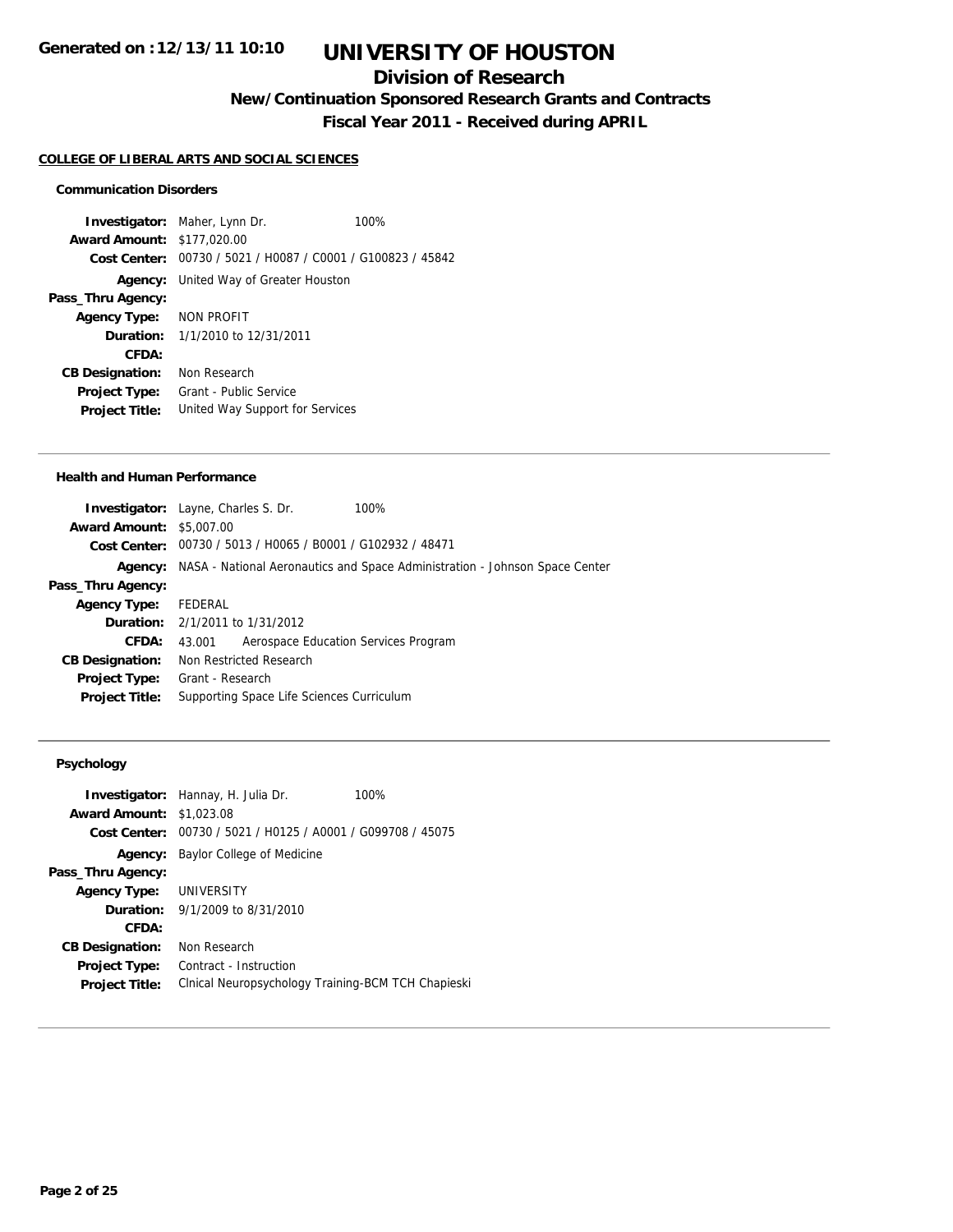# **UNIVERSITY OF HOUSTON**

## **Division of Research**

**New/Continuation Sponsored Research Grants and Contracts**

**Fiscal Year 2011 - Received during APRIL**

### **COLLEGE OF LIBERAL ARTS AND SOCIAL SCIENCES**

## **Psychology**

|                                 | Investigator: Hannay, H. Julia Dr.                          | 100%                                                           |
|---------------------------------|-------------------------------------------------------------|----------------------------------------------------------------|
| <b>Award Amount: \$1,023.50</b> |                                                             |                                                                |
|                                 | Cost Center: 00730 / 5021 / H0125 / B0100 / G102257 / 47236 |                                                                |
|                                 | <b>Agency:</b> TIRR Memorial Hermann                        |                                                                |
| Pass_Thru Agency:               |                                                             |                                                                |
| <b>Agency Type:</b>             | NON PROFIT                                                  |                                                                |
|                                 | <b>Duration:</b> 9/1/2010 to 8/31/2011                      |                                                                |
| CFDA:                           |                                                             |                                                                |
| <b>CB Designation:</b>          | Non Restricted Research                                     |                                                                |
| <b>Project Type:</b>            | Contract - Research                                         |                                                                |
| <b>Project Title:</b>           |                                                             | Clinical Neuropsychology Training-TIRR Memorial Hermann Sherer |

|                                   | <b>Investigator:</b> Yoshida, Hanako Dr.                    | 100%                                                            |
|-----------------------------------|-------------------------------------------------------------|-----------------------------------------------------------------|
| <b>Award Amount: \$197,480.00</b> |                                                             |                                                                 |
|                                   | Cost Center: 00730 / 5013 / H0125 / B0001 / G097365 / 43597 |                                                                 |
| Agency:                           | National Institute of Child Health and Human Development    |                                                                 |
| Pass_Thru Agency:                 |                                                             |                                                                 |
| <b>Agency Type:</b>               | FEDERAL                                                     |                                                                 |
|                                   | <b>Duration:</b> 12/1/2008 to 11/30/2013                    |                                                                 |
| CFDA:                             | 93.865                                                      | Center for Research for Mothers and Children                    |
| <b>CB Designation:</b>            | <b>Restricted Research</b>                                  |                                                                 |
| <b>Project Type:</b>              | Grant - Research                                            |                                                                 |
| <b>Project Title:</b>             |                                                             | Basic Mechanisms of Language's Effect on Attention and Learning |
|                                   |                                                             |                                                                 |

## **COLLEGE OF NATURAL SCIENCES AND MATHEMATICS**

## **Biology/Biochemistry**

| <b>Award Amount: \$375,000.00</b> | <b>Investigator:</b> Schwartz, Robert Dr.<br>100%<br><b>Cost Center:</b> $00730 / 5013 / 40104 / 80001 / 6101187 / 45955$ |  |
|-----------------------------------|---------------------------------------------------------------------------------------------------------------------------|--|
|                                   | <b>Agency:</b> National Heart, Lung, and Blood Institute                                                                  |  |
| Pass_Thru Agency:                 |                                                                                                                           |  |
| <b>Agency Type:</b>               | FEDERAL                                                                                                                   |  |
|                                   | <b>Duration:</b> 11/1/2009 to 3/31/2012                                                                                   |  |
| CFDA:                             | Heart and Vascular Diseases Research<br>93.837                                                                            |  |
| <b>CB Designation:</b>            | <b>Restricted Research</b>                                                                                                |  |
| <b>Project Type:</b>              | Grant - Research                                                                                                          |  |
| <b>Project Title:</b>             | The Role of Cysteine Rich Protein2 Binding Protein in Cardiovascular Development                                          |  |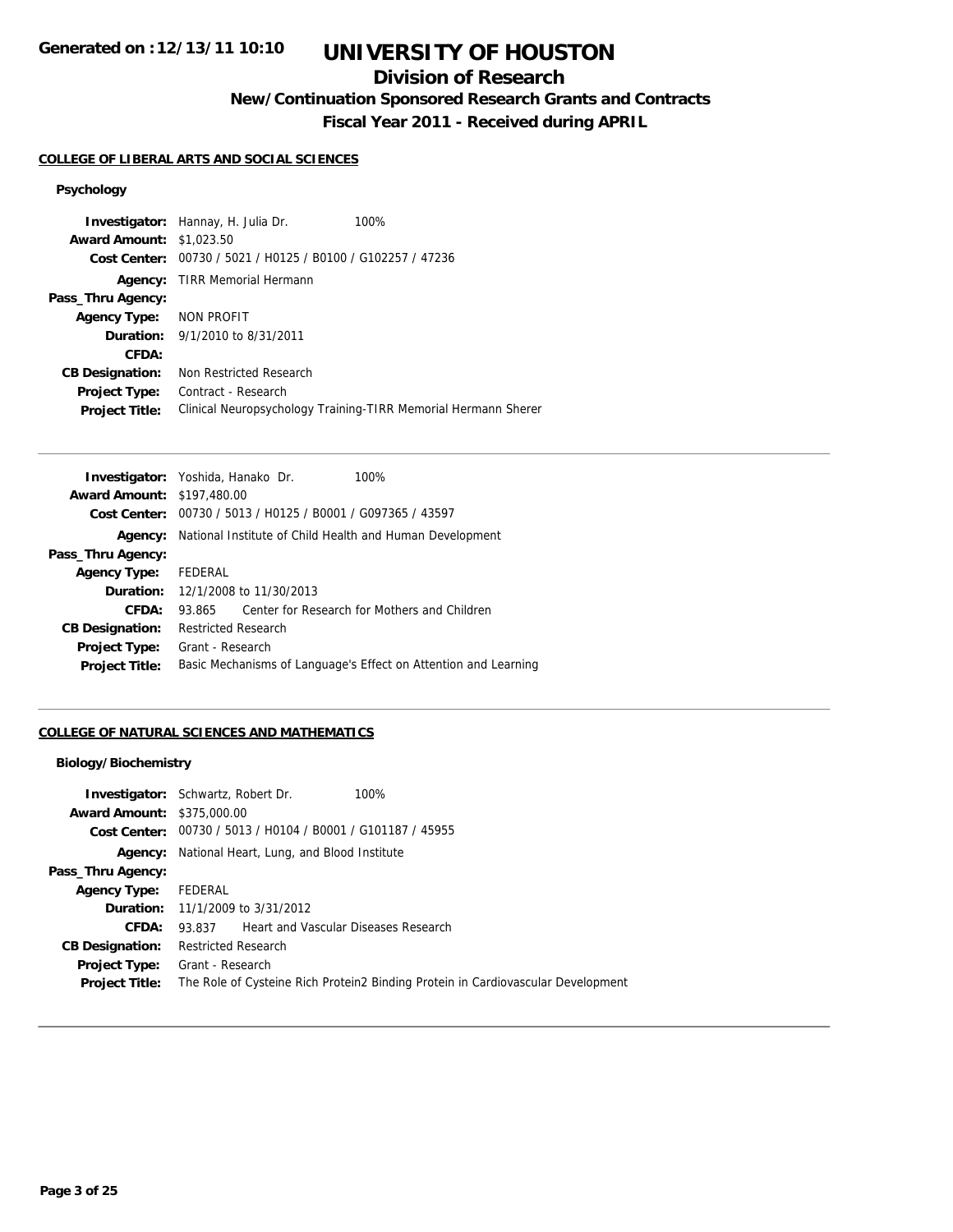## **Division of Research**

**New/Continuation Sponsored Research Grants and Contracts**

**Fiscal Year 2011 - Received during APRIL**

## **COLLEGE OF NATURAL SCIENCES AND MATHEMATICS**

## **Biology/Biochemistry**

|                                  | <b>Investigator:</b> Yeo, Hye-Jeong Dr.<br>100%             |
|----------------------------------|-------------------------------------------------------------|
| <b>Award Amount: \$50,000.00</b> |                                                             |
|                                  | Cost Center: 00730 / 5021 / H0104 / B0001 / G103195 / 48530 |
|                                  | <b>Agency:</b> The Welch Foundation                         |
| Pass_Thru Agency:                |                                                             |
| Agency Type: FOUNDATION          |                                                             |
|                                  | <b>Duration:</b> $6/1/2011$ to $5/31/2012$                  |
| CFDA:                            |                                                             |
| <b>CB Designation:</b>           | <b>Restricted Research</b>                                  |
| Project Type:                    | Grant - Research                                            |
| <b>Project Title:</b>            | Structural studies of novel surface polypeptides            |

|                                  | 100%<br><b>Investigator:</b> Wang, Yuhong Dr.               |                                                                                                      |
|----------------------------------|-------------------------------------------------------------|------------------------------------------------------------------------------------------------------|
| <b>Award Amount: \$50,000.00</b> |                                                             |                                                                                                      |
|                                  | Cost Center: 00730 / 5021 / H0104 / B0001 / G103598 / 48524 |                                                                                                      |
|                                  | <b>Agency:</b> The Welch Foundation                         |                                                                                                      |
| Pass_Thru Agency:                |                                                             |                                                                                                      |
| <b>Agency Type:</b>              | FOUNDATION                                                  |                                                                                                      |
|                                  | <b>Duration:</b> $6/1/2011$ to $5/31/2012$                  |                                                                                                      |
| CFDA:                            |                                                             |                                                                                                      |
| <b>CB Designation:</b>           | <b>Restricted Research</b>                                  |                                                                                                      |
| Project Type:                    | Grant - Research                                            |                                                                                                      |
| <b>Project Title:</b>            |                                                             | The Kinetics and Conformational Changes During the Peptidyl Transferase Reaction in Single Ribosomes |

|                                   | <b>Investigator:</b> Khurana, Seema Dr.<br>100%                                 |
|-----------------------------------|---------------------------------------------------------------------------------|
| <b>Award Amount: \$301,754.00</b> |                                                                                 |
|                                   | Cost Center: 00730 / 5033 / H0104 / B0001 / G103608 / 48574                     |
|                                   | <b>Agency:</b> National Institute of Diabetes and Digestive and Kidney Diseases |
| Pass_Thru Agency:                 |                                                                                 |
| <b>Agency Type:</b>               | FEDERAL                                                                         |
|                                   | <b>Duration:</b> 2/9/2011 to 7/31/2012                                          |
| CFDA: 93.701                      | Trans-NIH Recovery Act Research Support                                         |
| <b>CB Designation:</b>            | <b>Restricted Research</b>                                                      |
| <b>Project Type:</b>              | Grant - Research                                                                |
| <b>Project Title:</b>             | ARRA - REGULATION OF EPITHELIAL CELL HOMEOSTASIS BY ACTIN MICROFILAMENTS        |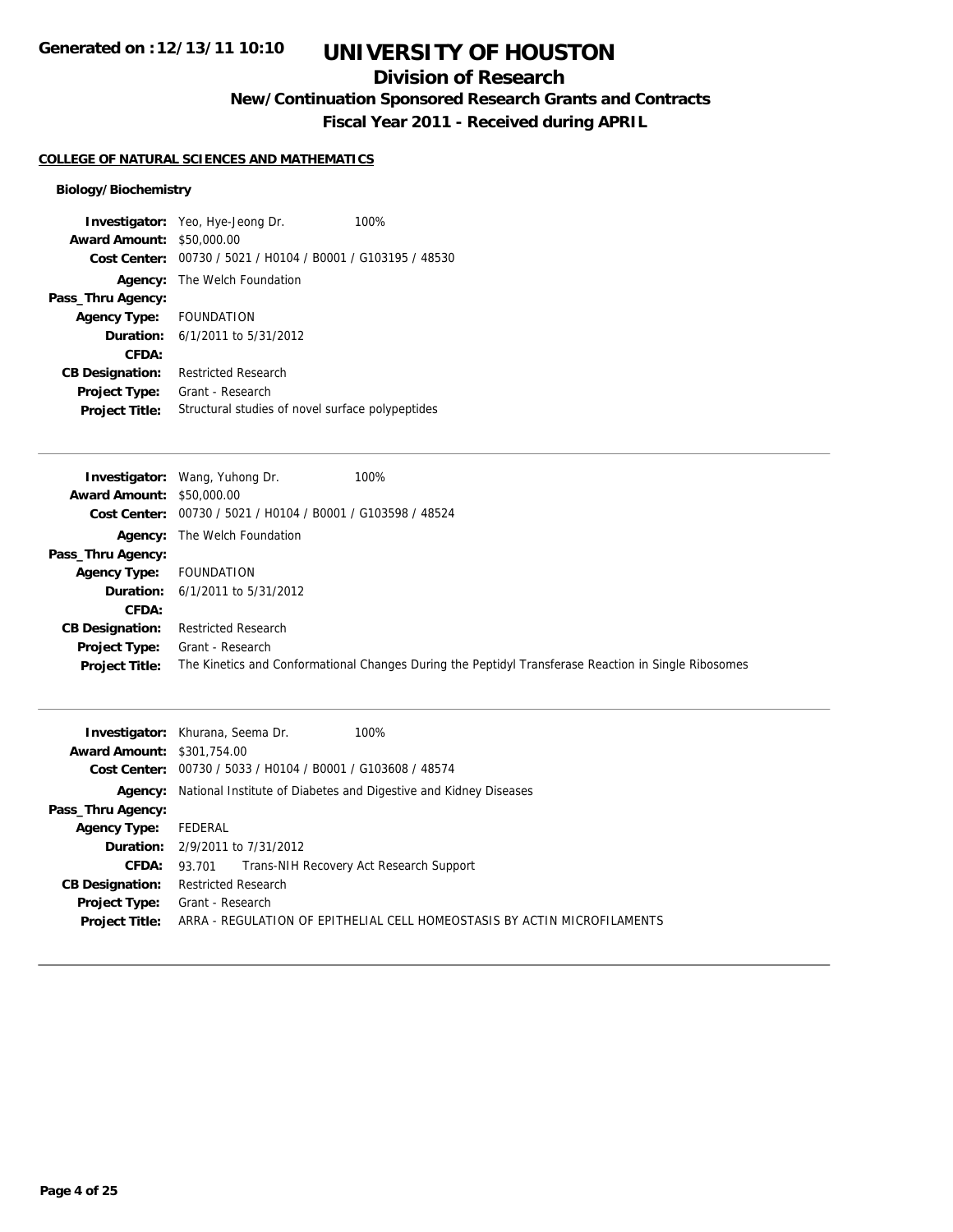## **Division of Research**

**New/Continuation Sponsored Research Grants and Contracts**

**Fiscal Year 2011 - Received during APRIL**

## **COLLEGE OF NATURAL SCIENCES AND MATHEMATICS**

## **Biology/Biochemistry**

|                                  | <b>Investigator:</b> Schwartz, Robert Dr.<br>100% |
|----------------------------------|---------------------------------------------------|
| <b>Award Amount: \$15,267.00</b> |                                                   |
| Cost Center:                     | 00730 / 5021 / H0104 / B0001 / G100907 / 45892    |
| Agency:                          | Texas Heart Institute                             |
| Pass_Thru Agency:                |                                                   |
| Agency Type:                     | NON PROFIT                                        |
| Duration:                        | 11/30/2009 to 12/31/2011                          |
| CFDA:                            |                                                   |
| <b>CB Designation:</b>           | <b>Restricted Research</b>                        |
| Project Type:                    | Grant - Research                                  |
| <b>Project Title:</b>            | Salary Reimbursement Agreement for Renee Braun    |

|                                  | <b>Investigator:</b> Gunaratne, Preethi Dr.<br>100%                        |
|----------------------------------|----------------------------------------------------------------------------|
| <b>Award Amount: \$60,660,00</b> |                                                                            |
|                                  | Cost Center: 00730 / 5021 / H0104 / B0001 / G101798 / 48614                |
| Agency:                          | Baylor College of Medicine                                                 |
|                                  | <b>Pass_Thru Agency:</b> Cancer Prevention and Research Institute of Texas |
| Agency Type:                     | STATE                                                                      |
|                                  | <b>Duration:</b> 12/1/2010 to 11/30/2011                                   |
| CFDA:                            |                                                                            |
| <b>CB Designation:</b>           | <b>Restricted Research</b>                                                 |
| <b>Project Type:</b>             | Grant - Research                                                           |
| <b>Project Title:</b>            | Inhibition of the Wip1 oncogenic phosphatase as an anti-cancer strategy    |
|                                  |                                                                            |

|                                 | 80%<br><b>Investigator:</b> Fox, George E. Dr.                                                                   |
|---------------------------------|------------------------------------------------------------------------------------------------------------------|
| <b>Award Amount: \$5,600.00</b> |                                                                                                                  |
|                                 | Cost Center: 00730 / 5043 / H0104 / B0001 / G103402 / 48355                                                      |
|                                 | <b>Agency:</b> Jet Propulsion Laboratory                                                                         |
|                                 | <b>Pass_Thru Agency:</b> NASA - National Aeronautics and Space Administration - Headquarters (Wash., D.C.)       |
| <b>Agency Type:</b>             | FEDERAL                                                                                                          |
|                                 | <b>Duration:</b> 4/1/2011 to 5/31/2011                                                                           |
| <b>CFDA:</b>                    | Aerospace Education Services Program<br>43.001                                                                   |
| <b>CB Designation:</b>          | <b>Restricted Research</b>                                                                                       |
| <b>Project Type:</b>            | Contract - Research                                                                                              |
| <b>Project Title:</b>           | Comprehensive product development of 'real time PCR primer probes' for selected microbial community constituents |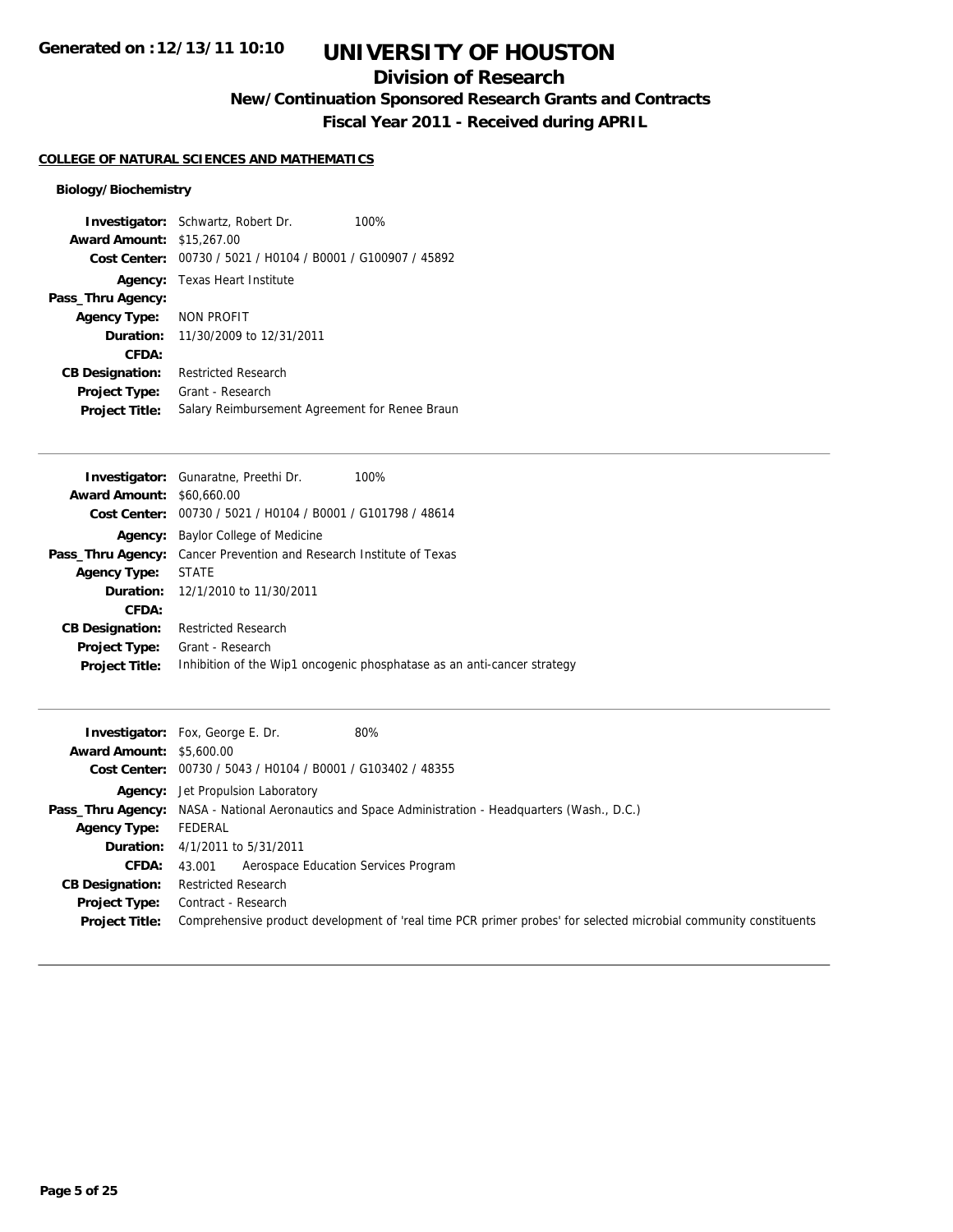# **UNIVERSITY OF HOUSTON**

## **Division of Research**

**New/Continuation Sponsored Research Grants and Contracts**

**Fiscal Year 2011 - Received during APRIL**

## **COLLEGE OF NATURAL SCIENCES AND MATHEMATICS**

|                                  | <b>Investigator:</b> Miljanic, Ognien Dr.                   | 100%                                                                                     |
|----------------------------------|-------------------------------------------------------------|------------------------------------------------------------------------------------------|
| <b>Award Amount: \$50,000.00</b> |                                                             |                                                                                          |
|                                  | Cost Center: 00730 / 5021 / H0107 / B0001 / G103189 / 48537 |                                                                                          |
|                                  | <b>Agency:</b> The Welch Foundation                         |                                                                                          |
| Pass_Thru Agency:                |                                                             |                                                                                          |
| Agency Type: FOUNDATION          |                                                             |                                                                                          |
|                                  | <b>Duration:</b> $6/1/2011$ to $5/31/2012$                  |                                                                                          |
| CFDA:                            |                                                             |                                                                                          |
| <b>CB Designation:</b>           | <b>Restricted Research</b>                                  |                                                                                          |
| <b>Project Type:</b>             | Grant - Research                                            |                                                                                          |
| <b>Project Title:</b>            |                                                             | Conjugated Benzobisoxazole Cruciforms as Fluorescent Sensors in Solution and Solid State |

|                                  | <b>Investigator:</b> Baldelli, Steve Dr.                    | 100%                                                                                             |
|----------------------------------|-------------------------------------------------------------|--------------------------------------------------------------------------------------------------|
| <b>Award Amount: \$50,000.00</b> |                                                             |                                                                                                  |
|                                  | Cost Center: 00730 / 5021 / H0107 / B0001 / G103187 / 48567 |                                                                                                  |
|                                  | <b>Agency:</b> The Welch Foundation                         |                                                                                                  |
| Pass_Thru Agency:                |                                                             |                                                                                                  |
| <b>Agency Type:</b>              | <b>FOUNDATION</b>                                           |                                                                                                  |
|                                  | <b>Duration:</b> $6/1/2011$ to $5/31/2012$                  |                                                                                                  |
| CFDA:                            |                                                             |                                                                                                  |
| <b>CB Designation:</b>           | <b>Restricted Research</b>                                  |                                                                                                  |
| <b>Project Type:</b>             | Grant - Research                                            |                                                                                                  |
| <b>Project Title:</b>            |                                                             | Structure and Orientation Of Room-Temperature Ionic Liquids at the Electrifed Graphene Interface |

|                                  | <b>Investigator:</b> Pettitt, B. Montgomery Dr.<br>50%      |
|----------------------------------|-------------------------------------------------------------|
| <b>Award Amount: \$40,000.00</b> |                                                             |
|                                  | Cost Center: 00730 / 5021 / H0103 / B0001 / G103594 / 49209 |
|                                  | <b>Agency:</b> The Welch Foundation                         |
| Pass_Thru Agency:                |                                                             |
| Agency Type: FOUNDATION          |                                                             |
|                                  | <b>Duration:</b> $6/1/2011$ to $5/31/2012$                  |
| CFDA:                            |                                                             |
| <b>CB Designation:</b>           | <b>Restricted Research</b>                                  |
| <b>Project Type:</b>             | Grant - Research                                            |
| <b>Project Title:</b>            | Structural Theory of Aqueous Electrolyte Solutions          |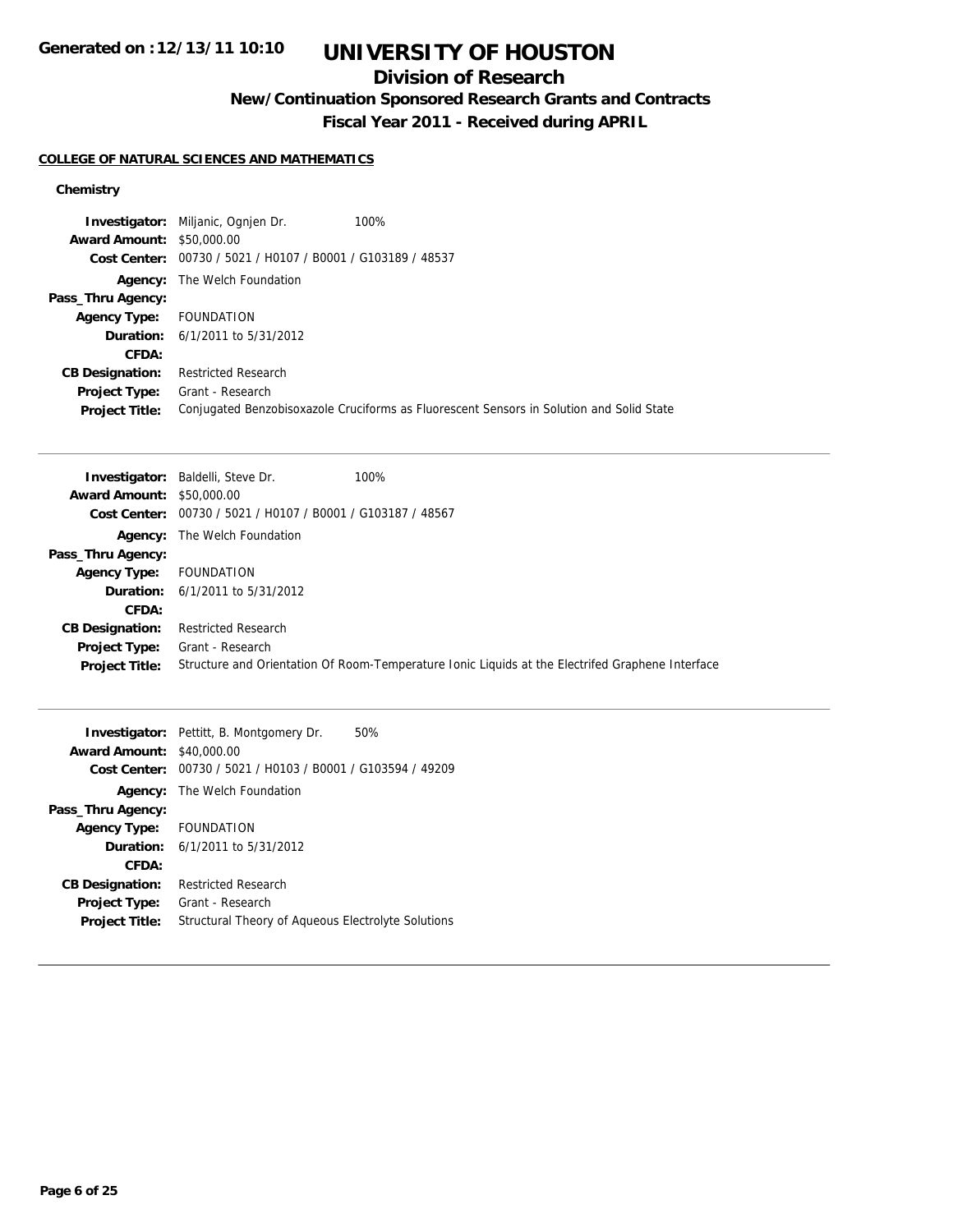# **UNIVERSITY OF HOUSTON**

## **Division of Research**

**New/Continuation Sponsored Research Grants and Contracts**

**Fiscal Year 2011 - Received during APRIL**

## **COLLEGE OF NATURAL SCIENCES AND MATHEMATICS**

|                                  | <b>Investigator:</b> Halasyamani, Shiv Dr.                  | 100%                                                                                         |
|----------------------------------|-------------------------------------------------------------|----------------------------------------------------------------------------------------------|
| <b>Award Amount: \$60,000.00</b> |                                                             |                                                                                              |
|                                  | Cost Center: 00730 / 5021 / H0107 / B0001 / G103589 / 48516 |                                                                                              |
|                                  | <b>Agency:</b> The Welch Foundation                         |                                                                                              |
| Pass_Thru Agency:                |                                                             |                                                                                              |
| <b>Agency Type:</b>              | FOUNDATION                                                  |                                                                                              |
|                                  | <b>Duration:</b> 6/1/2011 to 5/31/2012                      |                                                                                              |
| CFDA:                            |                                                             |                                                                                              |
| <b>CB Designation:</b>           | <b>Restricted Research</b>                                  |                                                                                              |
| <b>Project Type:</b>             | Grant - Research                                            |                                                                                              |
| <b>Project Title:</b>            |                                                             | New Polar Oxide Materials: Synthesis, Characterization, and Structure-Property Relationships |

|                                 | 100%<br><b>Investigator:</b> Advincula, Rigoberto Dr.                                                                |
|---------------------------------|----------------------------------------------------------------------------------------------------------------------|
| <b>Award Amount: \$6,000.00</b> |                                                                                                                      |
|                                 | Cost Center: 00730 / 5013 / H0107 / B0001 / G103370 / 48404                                                          |
|                                 | <b>Agency:</b> National Science Foundation                                                                           |
| Pass_Thru Agency:               |                                                                                                                      |
| <b>Agency Type:</b>             | FEDERAL                                                                                                              |
|                                 | <b>Duration:</b> 3/7/2011 to 5/31/2014                                                                               |
| <b>CFDA:</b>                    | Mathematical and Physical Sciences<br>47.049                                                                         |
| <b>CB Designation:</b>          | <b>Restricted Research</b>                                                                                           |
| <b>Project Type:</b>            | Grant - Research                                                                                                     |
| <b>Project Title:</b>           | Supplement: Hierarchical and Shape Intelligent Colloidal Particles via Lithographically Patterned Layered Precursors |

| <b>Award Amount: \$60,000.00</b>              | 100%<br><b>Investigator:</b> Advincula, Rigoberto Dr.                                                                                                      |
|-----------------------------------------------|------------------------------------------------------------------------------------------------------------------------------------------------------------|
|                                               | Cost Center: 00730 / 5021 / H0107 / B0001 / G103593 / 48517                                                                                                |
|                                               | <b>Agency:</b> The Welch Foundation                                                                                                                        |
| Pass_Thru Agency:                             |                                                                                                                                                            |
| <b>Agency Type:</b>                           | FOUNDATION                                                                                                                                                 |
|                                               | <b>Duration:</b> $6/1/2011$ to $5/31/2012$                                                                                                                 |
| CFDA:                                         |                                                                                                                                                            |
| <b>CB Designation:</b>                        | <b>Restricted Research</b>                                                                                                                                 |
| <b>Project Type:</b><br><b>Project Title:</b> | Grant - Research<br>Investigating Plasmonic Metal and Flourescent Nanocrystal Hybrids through Hierarchical Organic Dendron and<br>Linear-Dendron Scaffolds |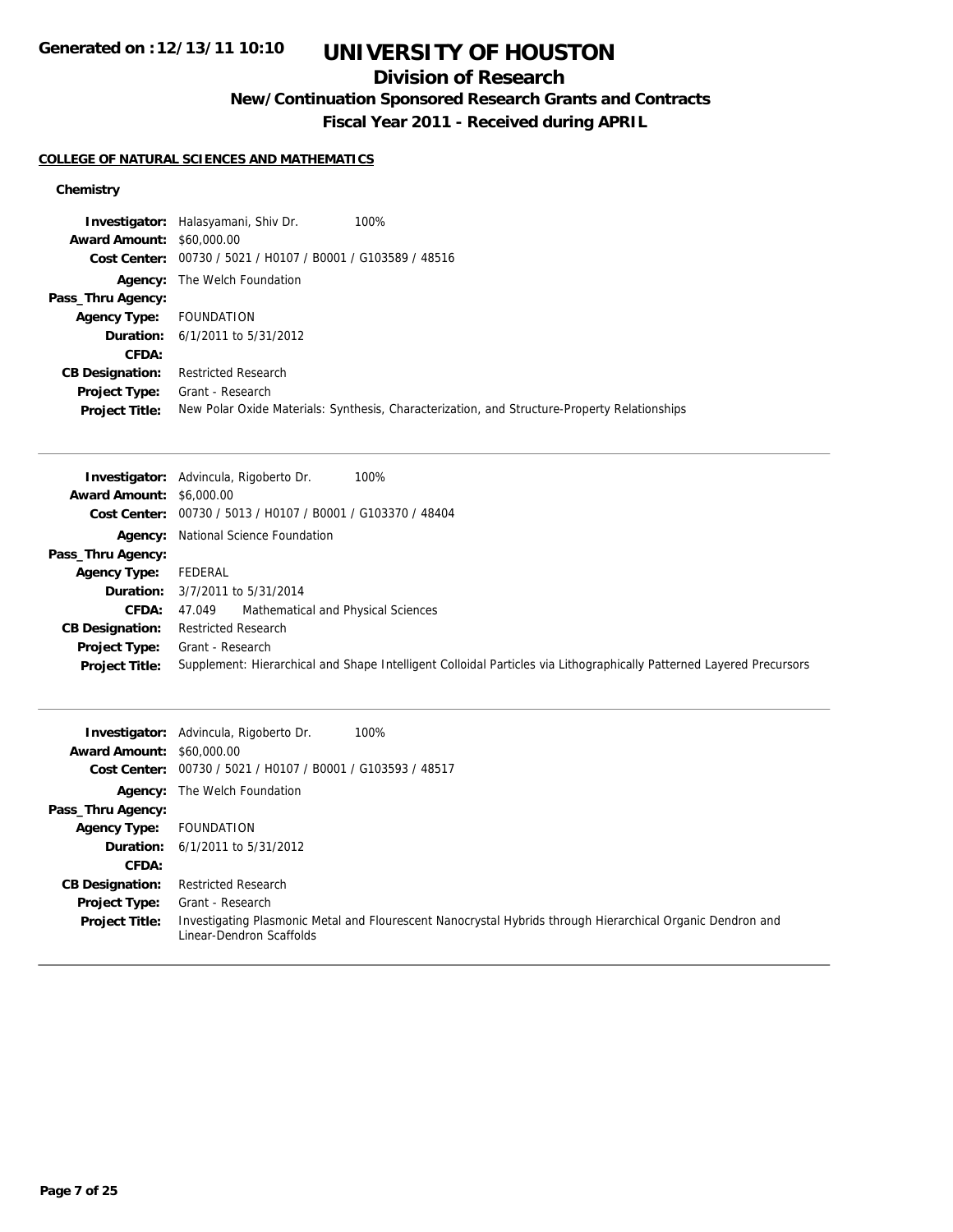# **UNIVERSITY OF HOUSTON**

## **Division of Research**

**New/Continuation Sponsored Research Grants and Contracts**

**Fiscal Year 2011 - Received during APRIL**

## **COLLEGE OF NATURAL SCIENCES AND MATHEMATICS**

|                                  | <b>Investigator:</b> Guloy, Arnold M. Dr.<br>100%           |                                                                                          |
|----------------------------------|-------------------------------------------------------------|------------------------------------------------------------------------------------------|
| <b>Award Amount: \$50,000.00</b> |                                                             |                                                                                          |
|                                  | Cost Center: 00730 / 5021 / H0107 / B0001 / G103592 / 48523 |                                                                                          |
|                                  | <b>Agency:</b> The Welch Foundation                         |                                                                                          |
| Pass_Thru Agency:                |                                                             |                                                                                          |
| <b>Agency Type:</b> FOUNDATION   |                                                             |                                                                                          |
|                                  | <b>Duration:</b> $6/1/2011$ to $5/31/2012$                  |                                                                                          |
| CFDA:                            |                                                             |                                                                                          |
| <b>CB Designation:</b>           | <b>Restricted Research</b>                                  |                                                                                          |
| <b>Project Type:</b>             | Grant - Research                                            |                                                                                          |
| <b>Project Title:</b>            |                                                             | Chemical Bonding and Properties of 'Electron-Poor' Intermetallics along the Zintl Border |

|                                  | <b>Investigator:</b> May, Jeremy Dr.                        | 100%                                                                    |
|----------------------------------|-------------------------------------------------------------|-------------------------------------------------------------------------|
| <b>Award Amount: \$50,000.00</b> |                                                             |                                                                         |
|                                  | Cost Center: 00730 / 5021 / H0107 / B0001 / G103603 / 48512 |                                                                         |
| Agency:                          | The Welch Foundation                                        |                                                                         |
| Pass_Thru Agency:                |                                                             |                                                                         |
| Agency Type: FOUNDATION          |                                                             |                                                                         |
|                                  | <b>Duration:</b> $6/1/2011$ to $5/31/2012$                  |                                                                         |
| CFDA:                            |                                                             |                                                                         |
| <b>CB Designation:</b>           | <b>Restricted Research</b>                                  |                                                                         |
| Project Type:                    | Grant - Research                                            |                                                                         |
| <b>Project Title:</b>            |                                                             | The Total Synthesis of Bioactive Natural Products via Novel Strategies. |
|                                  |                                                             |                                                                         |

| <b>Award Amount: \$60,000.00</b>              | <b>Investigator:</b> Hoffman, David M. Dr.<br>100%<br>Cost Center: 00730 / 5021 / H0107 / B0001 / G103590 / 48521 |
|-----------------------------------------------|-------------------------------------------------------------------------------------------------------------------|
|                                               | <b>Agency:</b> The Welch Foundation                                                                               |
| Pass_Thru Agency:                             |                                                                                                                   |
| Agency Type: FOUNDATION                       |                                                                                                                   |
|                                               | <b>Duration:</b> 6/1/2011 to 5/31/2012                                                                            |
| CFDA:                                         |                                                                                                                   |
| <b>CB Designation:</b>                        | <b>Restricted Research</b>                                                                                        |
| <b>Project Type:</b><br><b>Project Title:</b> | Grant - Research<br>ynthesis of Metal Dimethylhydrazonide Complexes                                               |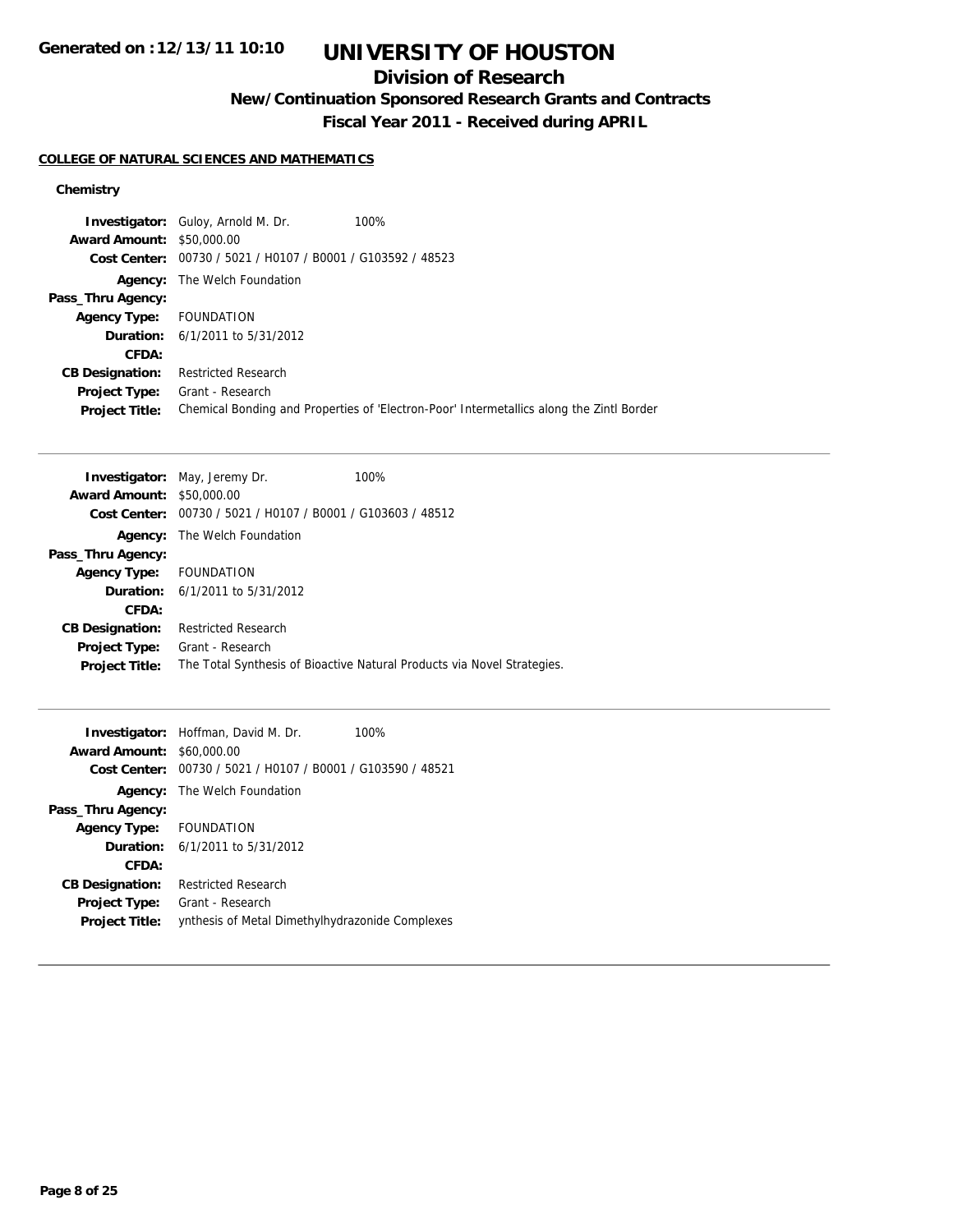# **UNIVERSITY OF HOUSTON**

## **Division of Research**

**New/Continuation Sponsored Research Grants and Contracts**

**Fiscal Year 2011 - Received during APRIL**

## **COLLEGE OF NATURAL SCIENCES AND MATHEMATICS**

|                                  | <b>Investigator:</b> Lubchenko, Vassiliy Dr.   | 100%                                                                  |
|----------------------------------|------------------------------------------------|-----------------------------------------------------------------------|
| <b>Award Amount: \$50,000.00</b> |                                                |                                                                       |
| Cost Center:                     | 00730 / 5021 / H0107 / B0001 / G103190 / 48536 |                                                                       |
|                                  | <b>Agency:</b> The Welch Foundation            |                                                                       |
| Pass_Thru Agency:                |                                                |                                                                       |
| Agency Type: FOUNDATION          |                                                |                                                                       |
|                                  | <b>Duration:</b> 6/1/2011 to 5/31/2012         |                                                                       |
| CFDA:                            |                                                |                                                                       |
| <b>CB Designation:</b>           | <b>Restricted Research</b>                     |                                                                       |
| <b>Project Type:</b>             | Grant - Research                               |                                                                       |
| <b>Project Title:</b>            |                                                | New Type of Electronic States in Vitreous Chalcogenides and Pnictides |

|                                  | 100%<br><b>Investigator:</b> Kadish, Karl M. Dr.            |                                                                                       |
|----------------------------------|-------------------------------------------------------------|---------------------------------------------------------------------------------------|
| <b>Award Amount: \$80,000.00</b> |                                                             |                                                                                       |
|                                  | Cost Center: 00730 / 5021 / H0107 / B0001 / G103601 / 48526 |                                                                                       |
|                                  | <b>Agency:</b> The Welch Foundation                         |                                                                                       |
| Pass_Thru Agency:                |                                                             |                                                                                       |
| <b>Agency Type:</b>              | FOUNDATION                                                  |                                                                                       |
|                                  | <b>Duration:</b> $6/1/2011$ to $5/31/2012$                  |                                                                                       |
| CFDA:                            |                                                             |                                                                                       |
| <b>CB Designation:</b>           | <b>Restricted Research</b>                                  |                                                                                       |
| <b>Project Type:</b>             | Grant - Research                                            |                                                                                       |
| <b>Project Title:</b>            |                                                             | Electrochemistry and Spectroelectrochemistry of Compounds with Multiple Redox Centers |

|                                                             | 100%                                                                                                                                                                                          |
|-------------------------------------------------------------|-----------------------------------------------------------------------------------------------------------------------------------------------------------------------------------------------|
|                                                             |                                                                                                                                                                                               |
| Cost Center: 00730 / 5021 / H0107 / B0001 / G103595 / 48514 |                                                                                                                                                                                               |
|                                                             |                                                                                                                                                                                               |
|                                                             |                                                                                                                                                                                               |
|                                                             |                                                                                                                                                                                               |
|                                                             |                                                                                                                                                                                               |
|                                                             |                                                                                                                                                                                               |
| <b>Restricted Research</b>                                  |                                                                                                                                                                                               |
| Grant - Research                                            |                                                                                                                                                                                               |
| Photophysical Processes in CNA Oligomers                    |                                                                                                                                                                                               |
|                                                             | <b>Investigator:</b> Bittner, Eric R. Dr.<br><b>Award Amount: \$60,000.00</b><br><b>Agency:</b> The Welch Foundation<br>Agency Type: FOUNDATION<br><b>Duration:</b> $6/1/2011$ to $5/31/2012$ |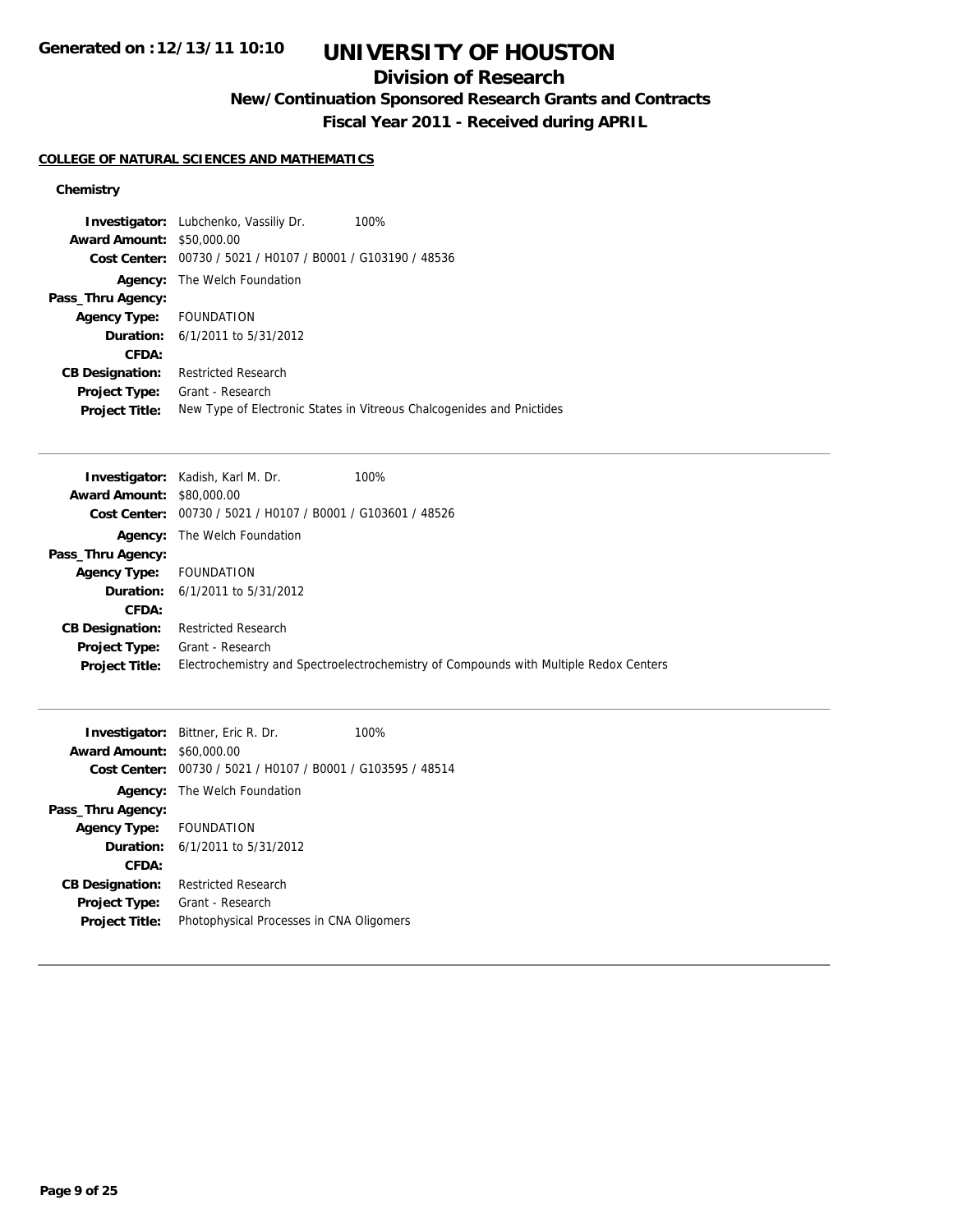# **UNIVERSITY OF HOUSTON**

## **Division of Research**

**New/Continuation Sponsored Research Grants and Contracts**

**Fiscal Year 2011 - Received during APRIL**

## **COLLEGE OF NATURAL SCIENCES AND MATHEMATICS**

## **Computer Science**

| <b>Investigator:</b> Garbey, Marc Dr. |                                                             |                                             | 100%                                                                      |
|---------------------------------------|-------------------------------------------------------------|---------------------------------------------|---------------------------------------------------------------------------|
| <b>Award Amount: \$57,691,00</b>      |                                                             |                                             |                                                                           |
|                                       | Cost Center: 00730 / 5013 / H0108 / B0001 / G096524 / 44267 |                                             |                                                                           |
| Agency:                               | University of Florida                                       |                                             |                                                                           |
| Pass_Thru Agency:                     | National Institutes of Health                               |                                             |                                                                           |
| <b>Agency Type:</b>                   | FEDERAL                                                     |                                             |                                                                           |
|                                       | <b>Duration:</b> 4/15/2009 to 3/31/2012                     |                                             |                                                                           |
| CFDA:                                 | 93.837                                                      | <b>Heart and Vascular Diseases Research</b> |                                                                           |
| <b>CB Designation:</b>                | <b>Restricted Research</b>                                  |                                             |                                                                           |
| <b>Project Type:</b>                  | Grant - Research                                            |                                             |                                                                           |
| <b>Project Title:</b>                 |                                                             |                                             | Multiscale Network Modeling of Hemodynamically-Driven Vascular Adaptation |
|                                       |                                                             |                                             |                                                                           |

| <b>Investigator:</b> Kakadiaris, Ioannis Dr. |                                           |                                                             | 22.5%                                                                   |
|----------------------------------------------|-------------------------------------------|-------------------------------------------------------------|-------------------------------------------------------------------------|
| <b>Award Amount: \$48,302.33</b>             |                                           |                                                             |                                                                         |
|                                              |                                           | Cost Center: 00730 / 5013 / H0246 / B0001 / G099205 / 45781 |                                                                         |
|                                              |                                           | <b>Agency:</b> U.S. Army Research Office                    |                                                                         |
| Pass_Thru Agency:                            |                                           |                                                             |                                                                         |
| <b>Agency Type:</b>                          | FEDERAL                                   |                                                             |                                                                         |
|                                              | <b>Duration:</b> 12/18/2009 to 12/13/2011 |                                                             |                                                                         |
| CFDA:                                        | 12.910                                    |                                                             | Research and Technology Development                                     |
| <b>CB Designation:</b>                       | <b>Restricted Research</b>                |                                                             |                                                                         |
| <b>Project Type:</b>                         | Co-Op Agreement - Research                |                                                             |                                                                         |
| <b>Project Title:</b>                        |                                           |                                                             | RECOLLECT: Robust and Accurate Face Recognition in Real-Life Conditions |
|                                              |                                           |                                                             |                                                                         |

| <b>Award Amount: \$48,302.33</b> | <b>Investigator:</b> Shah, Shishir Dr.<br>Cost Center: 00730 / 5013 / H0246 / B0001 / G099205 / 45781 | 22.5% |  |
|----------------------------------|-------------------------------------------------------------------------------------------------------|-------|--|
|                                  | Agency: U.S. Army Research Office                                                                     |       |  |
| Pass_Thru Agency:                |                                                                                                       |       |  |
| Agency Type:                     | FEDERAL                                                                                               |       |  |
|                                  | <b>Duration:</b> 12/18/2009 to 12/13/2011                                                             |       |  |
| CFDA:                            | Research and Technology Development<br>12.910                                                         |       |  |
| <b>CB Designation:</b>           | <b>Restricted Research</b>                                                                            |       |  |
| Project Type:                    | Co-Op Agreement - Research                                                                            |       |  |
| <b>Project Title:</b>            | RECOLLECT: Robust and Accurate Face Recognition in Real-Life Conditions                               |       |  |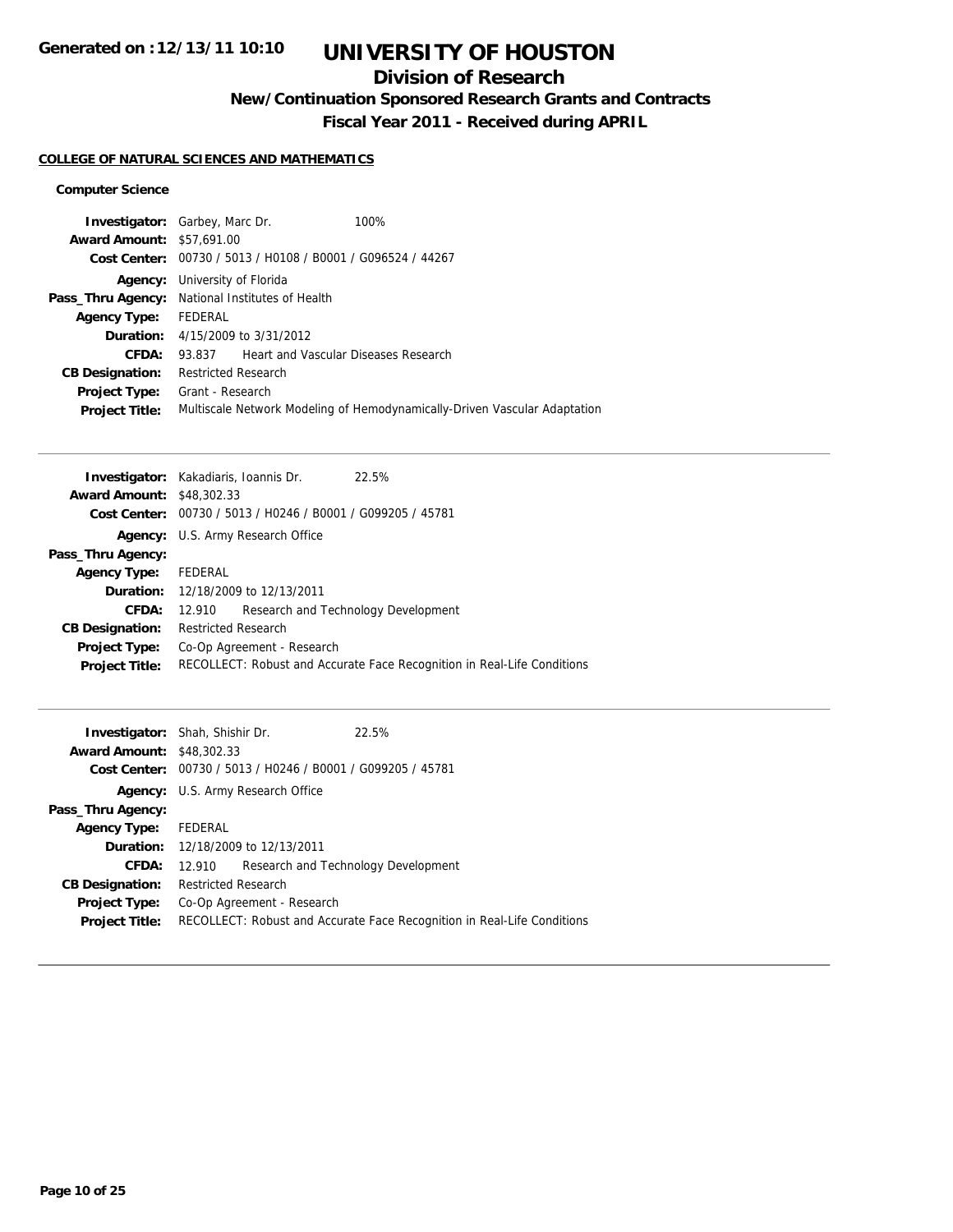# **UNIVERSITY OF HOUSTON**

## **Division of Research**

**New/Continuation Sponsored Research Grants and Contracts**

**Fiscal Year 2011 - Received during APRIL**

## **COLLEGE OF NATURAL SCIENCES AND MATHEMATICS**

## **Geosciences**

|                        | <b>Investigator:</b> Bhattacharya, Janok Dr.<br>100% |
|------------------------|------------------------------------------------------|
| <b>Award Amount:</b>   | \$35,000.00                                          |
| Cost Center:           | 00730 / 5022 / H0109 / B0001 / G094776 / 40027       |
| Agency:                | Various Private Profit Agencies                      |
| Pass_Thru Agency:      |                                                      |
| <b>Agency Type:</b>    | <b>PROFIT</b>                                        |
| <b>Duration:</b>       | 1/1/2007 to 12/31/2012                               |
| CFDA:                  |                                                      |
| <b>CB Designation:</b> | <b>Restricted Research</b>                           |
| <b>Project Type:</b>   | Contract - Research                                  |
| <b>Project Title:</b>  | Quantitative Sedimentology Research Consortium       |

|                                  | <b>Investigator:</b> Rappenglueck, Bernhard Dr. 24%                                |
|----------------------------------|------------------------------------------------------------------------------------|
| <b>Award Amount: \$53,395.92</b> |                                                                                    |
|                                  | Cost Center: 00730 / 5018 / H0429 / B0001 / G102023 / 48188                        |
|                                  | <b>Agency:</b> University of Texas at Austin                                       |
|                                  | <b>Pass_Thru Agency:</b> Texas Commission on Environmental Quality                 |
| <b>Agency Type:</b>              | <b>STATE</b>                                                                       |
|                                  | <b>Duration:</b> 2/16/2011 to 11/30/2011                                           |
| CFDA:                            |                                                                                    |
| <b>CB Designation:</b>           | <b>Restricted Research</b>                                                         |
| <b>Project Type:</b>             | Grant - Research                                                                   |
| <b>Project Title:</b>            | Quantification of industrial emissions of VOCs, NO2 and SO2 by SOF and mobile DOAS |
|                                  |                                                                                    |

| <b>Investigator:</b> Jiang, Xun Dr.<br><b>Award Amount: \$5,000.00</b> | 50%                                                                                                                                |
|------------------------------------------------------------------------|------------------------------------------------------------------------------------------------------------------------------------|
|                                                                        | Cost Center: 00730 / 5013 / H0429 / B0001 / G099694 / 44967                                                                        |
|                                                                        | <b>Agency:</b> Jet Propulsion Laboratory                                                                                           |
|                                                                        | <b>Pass_Thru Agency:</b> NASA - National Aeronautics and Space Administration - Headquarters (Wash., D.C.)                         |
| <b>Agency Type:</b>                                                    | FEDERAL                                                                                                                            |
|                                                                        | <b>Duration:</b> 10/1/2009 to 12/31/2011                                                                                           |
| <b>CFDA:</b>                                                           | Aerospace Education Services Program<br>43.001                                                                                     |
| <b>CB Designation:</b>                                                 | <b>Restricted Research</b>                                                                                                         |
| <b>Project Type:</b>                                                   | Grant - Research                                                                                                                   |
| <b>Project Title:</b>                                                  | Investigate Physical Processes in Global Climate Models Using Atmospheric Infrared Sounder (AIRS) Composition<br><b>Retrievals</b> |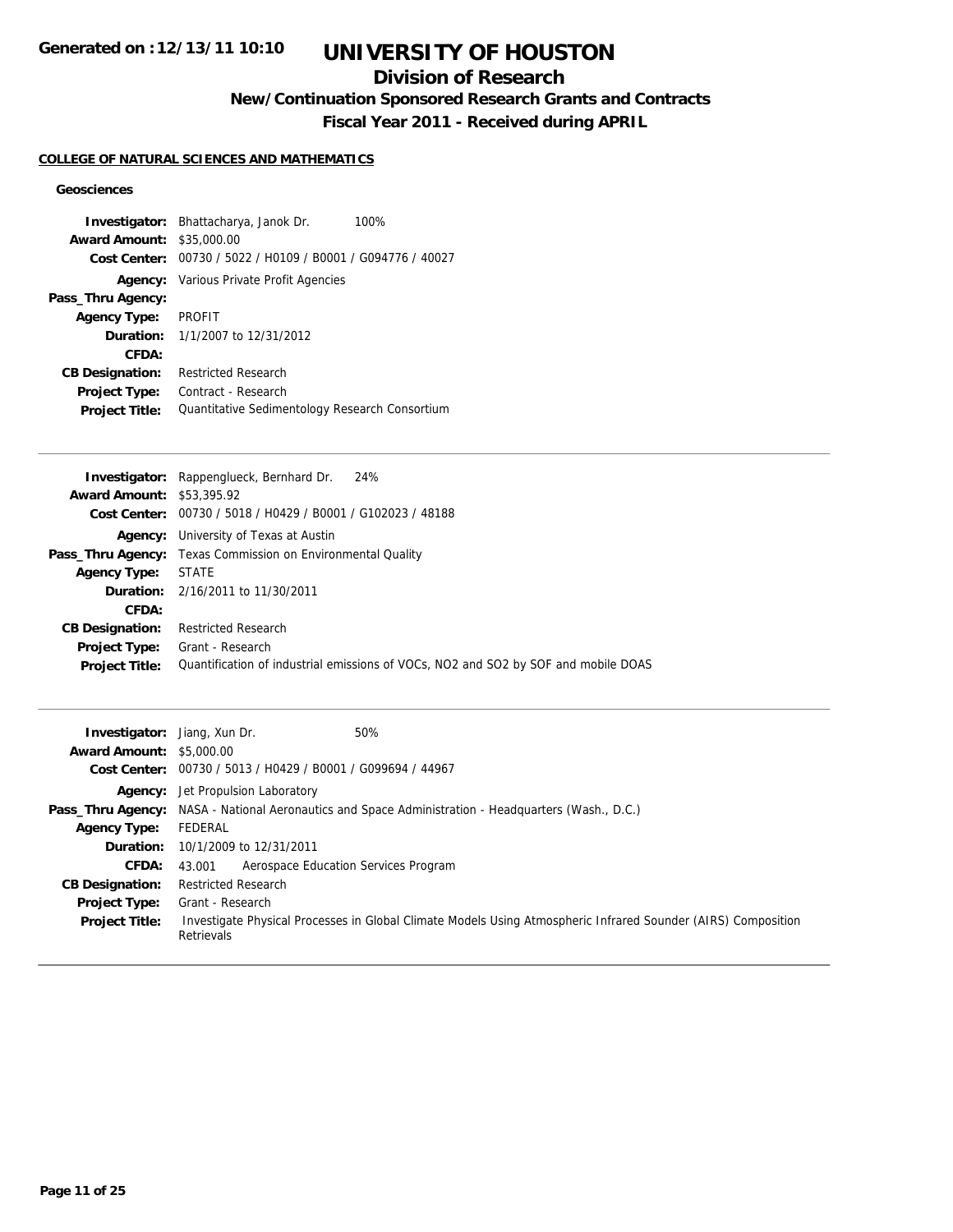# **UNIVERSITY OF HOUSTON**

## **Division of Research**

**New/Continuation Sponsored Research Grants and Contracts**

**Fiscal Year 2011 - Received during APRIL**

### **COLLEGE OF NATURAL SCIENCES AND MATHEMATICS**

## **Geosciences**

| <b>Award Amount: \$45,000.00</b> | <b>Investigator:</b> Stewart, Robert Dr.<br>Cost Center: 00730 / 5022 / H0109 / B0001 / G099988 / 45029 | 100%                                                                                                                 |
|----------------------------------|---------------------------------------------------------------------------------------------------------|----------------------------------------------------------------------------------------------------------------------|
|                                  |                                                                                                         |                                                                                                                      |
| Pass_Thru Agency:                | Agency: Various Private Profit Agencies                                                                 |                                                                                                                      |
| <b>Agency Type:</b>              | <b>PROFIT</b>                                                                                           |                                                                                                                      |
| Duration:                        | 9/1/2009 to 8/31/2012                                                                                   |                                                                                                                      |
| <b>CFDA:</b>                     |                                                                                                         |                                                                                                                      |
| <b>CB Designation:</b>           | <b>Restricted Research</b>                                                                              |                                                                                                                      |
| Project Type:                    | Contract - Research                                                                                     |                                                                                                                      |
| <b>Project Title:</b>            | From Lab to Oilfield                                                                                    | Allied Geophysical Laboratories (AGL) Consortium: Full-wave Seismic Exploration for Reservoir Lithologies and Fluids |
|                                  | Investigator: Lefer, Barry Dr.                                                                          | 25%                                                                                                                  |
| <b>Award Amount: \$55,620.75</b> |                                                                                                         |                                                                                                                      |
|                                  | Cost Center: 00730 / 5018 / H0429 / B0001 / G102023 / 48188                                             |                                                                                                                      |
|                                  | Agency: University of Texas at Austin                                                                   |                                                                                                                      |
|                                  | Pass_Thru Agency: Texas Commission on Environmental Quality                                             |                                                                                                                      |
| <b>Agency Type:</b>              | <b>STATE</b>                                                                                            |                                                                                                                      |
| Duration:                        | 2/16/2011 to 11/30/2011                                                                                 |                                                                                                                      |
| CFDA:                            |                                                                                                         |                                                                                                                      |
| <b>CB Designation:</b>           | <b>Restricted Research</b>                                                                              |                                                                                                                      |
| Project Type:                    | Grant - Research                                                                                        |                                                                                                                      |
| <b>Project Title:</b>            |                                                                                                         | Quantification of industrial emissions of VOCs, NO2 and SO2 by SOF and mobile DOAS                                   |
|                                  |                                                                                                         |                                                                                                                      |
| <b>Award Amount: \$49,067.00</b> | Investigator: Lefer, Barry Dr.                                                                          | 50%                                                                                                                  |
|                                  | Cost Center: 00730 / 5018 / H0429 / B0001 / G101921 / 48391                                             |                                                                                                                      |
| Agency:                          | University of Texas at Austin                                                                           |                                                                                                                      |
| Pass_Thru Agency:                | Texas Commission on Environmental Quality                                                               |                                                                                                                      |
| <b>Agency Type:</b>              | <b>STATE</b>                                                                                            |                                                                                                                      |
| Duration:                        | 2/11/2011 to 8/31/2011                                                                                  |                                                                                                                      |
| CFDA:                            |                                                                                                         |                                                                                                                      |
| <b>CB Designation:</b>           | <b>Restricted Research</b>                                                                              |                                                                                                                      |
| Project Type:                    | Grant - Research                                                                                        |                                                                                                                      |
| <b>Project Title:</b>            | Worth Area                                                                                              | Surface Measurements and One-Dimensional Modeling Related to Ozone Formation in the Suburban Dallas-Fort             |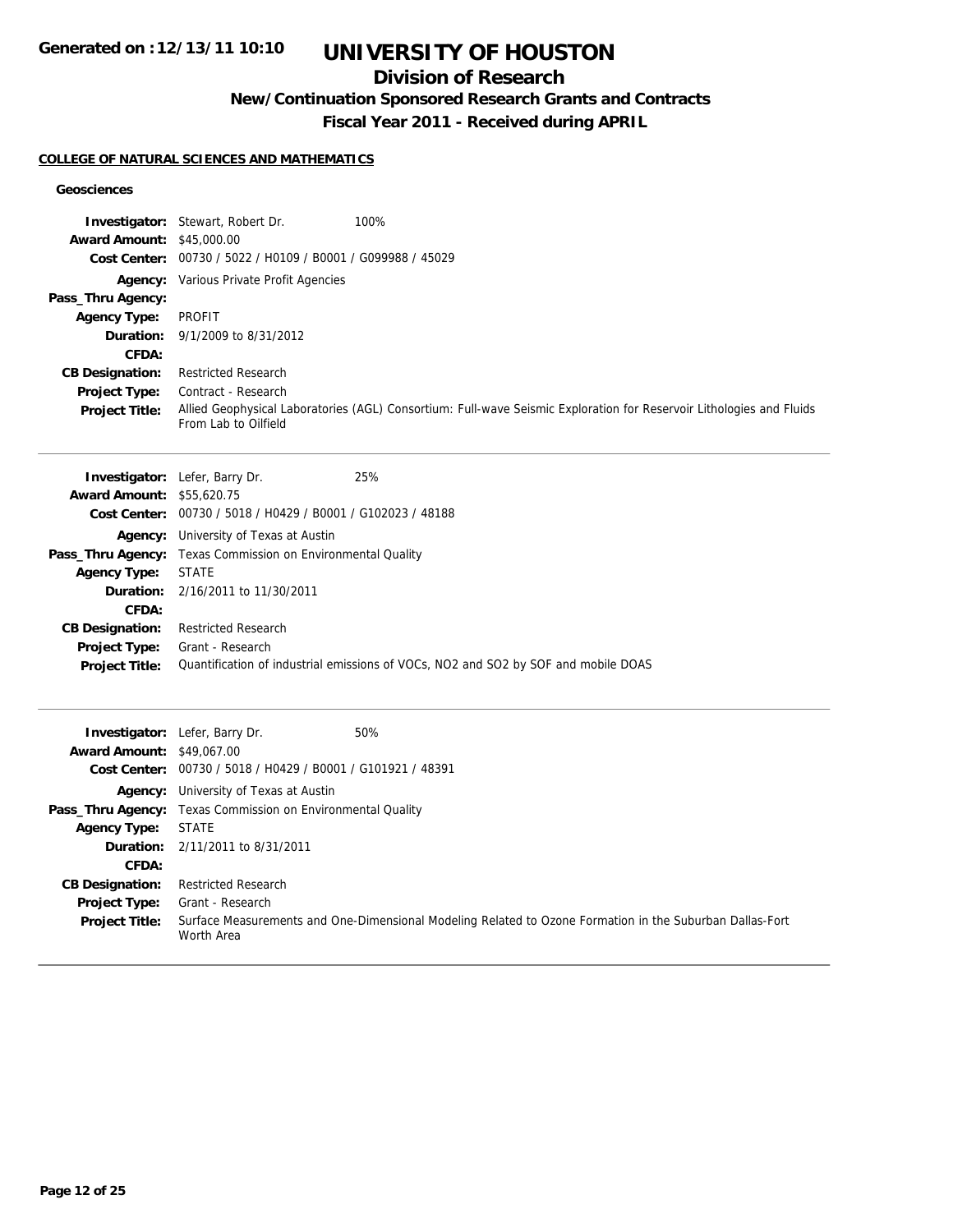## **Division of Research**

**New/Continuation Sponsored Research Grants and Contracts**

**Fiscal Year 2011 - Received during APRIL**

## **COLLEGE OF NATURAL SCIENCES AND MATHEMATICS**

## **Geosciences**

| <b>Investigator:</b> Li, Aibing Dr.    |                                            |                                                             | 100%                                                        |
|----------------------------------------|--------------------------------------------|-------------------------------------------------------------|-------------------------------------------------------------|
| <b>Award Amount: \$90,200.00</b>       |                                            |                                                             |                                                             |
|                                        |                                            | Cost Center: 00730 / 5013 / H0109 / B0001 / G093707 / 40076 |                                                             |
|                                        | <b>Agency:</b> National Science Foundation |                                                             |                                                             |
| Pass_Thru Agency:                      |                                            |                                                             |                                                             |
| Agency Type: FEDERAL                   |                                            |                                                             |                                                             |
| <b>Duration:</b> 2/1/2007 to 5/31/2012 |                                            |                                                             |                                                             |
| CFDA:                                  | 47.050                                     | Geosciences                                                 |                                                             |
| <b>CB Designation:</b>                 | <b>Restricted Research</b>                 |                                                             |                                                             |
| <b>Project Type:</b>                   | Grant - Research                           |                                                             |                                                             |
| <b>Project Title:</b>                  |                                            |                                                             | Integrating Seismic Constraints on Continental Upper Mantle |

#### **Institute for Multidimensional Air Quality Studies**

| <b>Award Amount: \$49,067.00</b> | 50%<br><b>Investigator:</b> Lefer, Barry Dr.<br>Cost Center: 00730 / 5018 / H0429 / B0001 / G101921 / 48391 |                                                                                                          |
|----------------------------------|-------------------------------------------------------------------------------------------------------------|----------------------------------------------------------------------------------------------------------|
|                                  | <b>Agency:</b> University of Texas at Austin                                                                |                                                                                                          |
|                                  | <b>Pass_Thru Agency:</b> Texas Commission on Environmental Quality                                          |                                                                                                          |
| <b>Agency Type:</b>              | <b>STATE</b>                                                                                                |                                                                                                          |
|                                  | <b>Duration:</b> 2/11/2011 to 8/31/2011                                                                     |                                                                                                          |
| CFDA:                            |                                                                                                             |                                                                                                          |
| <b>CB Designation:</b>           | <b>Restricted Research</b>                                                                                  |                                                                                                          |
| <b>Project Type:</b>             | Grant - Research                                                                                            |                                                                                                          |
| <b>Project Title:</b>            | Worth Area                                                                                                  | Surface Measurements and One-Dimensional Modeling Related to Ozone Formation in the Suburban Dallas-Fort |

| <b>Investigator:</b> Jiang, Xun Dr.<br><b>Award Amount: \$5,000.00</b> | 50%<br>Cost Center: 00730 / 5013 / H0429 / B0001 / G099694 / 44967                                                          |
|------------------------------------------------------------------------|-----------------------------------------------------------------------------------------------------------------------------|
|                                                                        | <b>Agency:</b> Jet Propulsion Laboratory                                                                                    |
|                                                                        | <b>Pass_Thru Agency:</b> NASA - National Aeronautics and Space Administration - Headquarters (Wash., D.C.)                  |
| <b>Agency Type:</b>                                                    | FEDERAL                                                                                                                     |
|                                                                        | <b>Duration:</b> 10/1/2009 to 12/31/2011                                                                                    |
| <b>CFDA:</b>                                                           | Aerospace Education Services Program<br>43.001                                                                              |
| <b>CB Designation:</b>                                                 | <b>Restricted Research</b>                                                                                                  |
| <b>Project Type:</b>                                                   | Grant - Research                                                                                                            |
| <b>Project Title:</b>                                                  | Investigate Physical Processes in Global Climate Models Using Atmospheric Infrared Sounder (AIRS) Composition<br>Retrievals |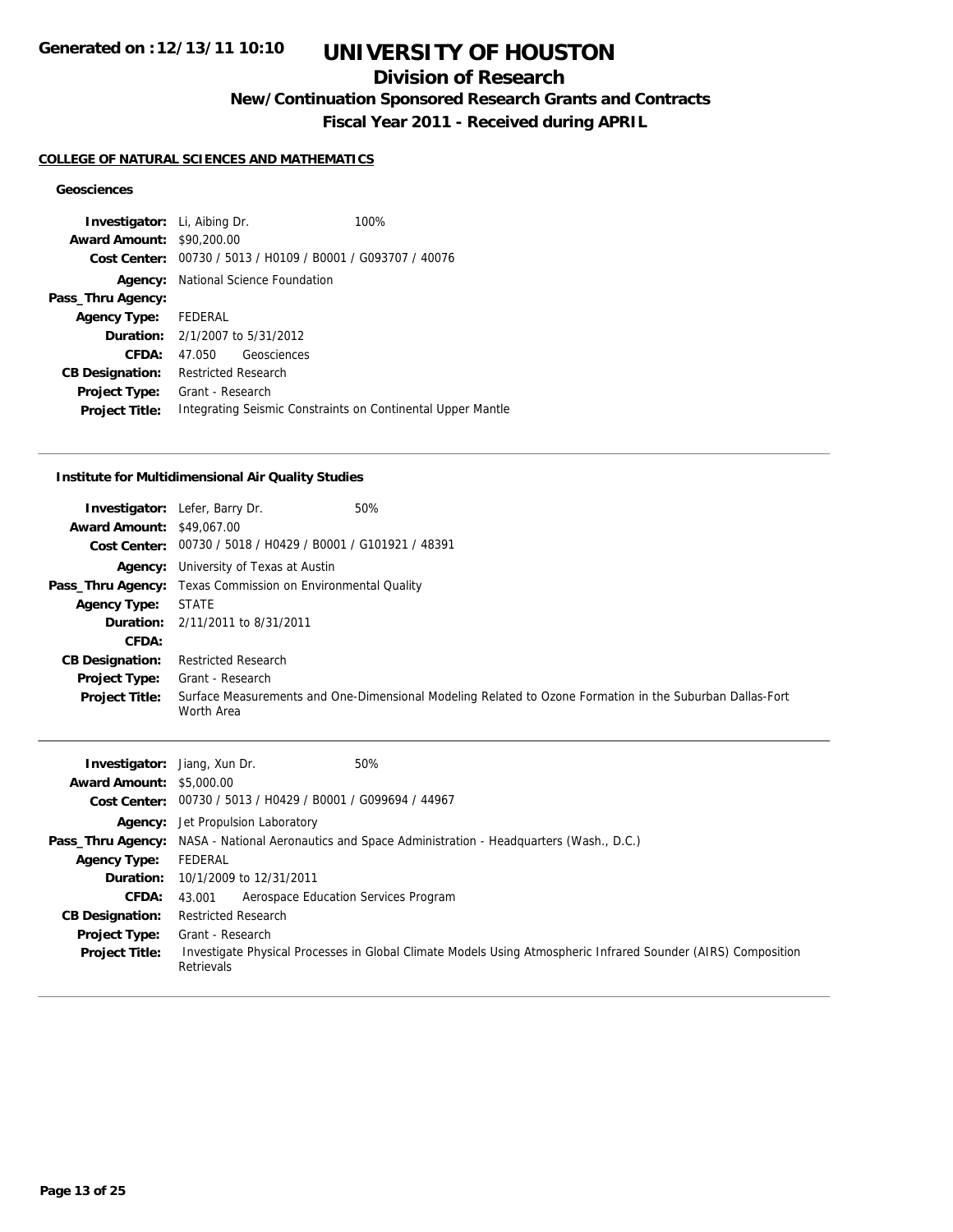## **Division of Research**

**New/Continuation Sponsored Research Grants and Contracts**

**Fiscal Year 2011 - Received during APRIL**

### **COLLEGE OF NATURAL SCIENCES AND MATHEMATICS**

#### **Institute for Multidimensional Air Quality Studies**

|                                  | <b>Investigator:</b> Lefer, Barry Dr.                              | 25%                                                                                |
|----------------------------------|--------------------------------------------------------------------|------------------------------------------------------------------------------------|
| <b>Award Amount: \$55,620.75</b> |                                                                    |                                                                                    |
|                                  | Cost Center: 00730 / 5018 / H0429 / B0001 / G102023 / 48188        |                                                                                    |
|                                  | <b>Agency:</b> University of Texas at Austin                       |                                                                                    |
|                                  | <b>Pass_Thru Agency:</b> Texas Commission on Environmental Quality |                                                                                    |
| <b>Agency Type:</b>              | STATE                                                              |                                                                                    |
|                                  | <b>Duration:</b> 2/16/2011 to 11/30/2011                           |                                                                                    |
| CFDA:                            |                                                                    |                                                                                    |
| <b>CB Designation:</b>           | <b>Restricted Research</b>                                         |                                                                                    |
| <b>Project Type:</b>             | Grant - Research                                                   |                                                                                    |
| <b>Project Title:</b>            |                                                                    | Quantification of industrial emissions of VOCs, NO2 and SO2 by SOF and mobile DOAS |

|                                  | <b>Investigator:</b> Rappenglueck, Bernhard Dr. 26%                                |
|----------------------------------|------------------------------------------------------------------------------------|
| <b>Award Amount: \$57,845.58</b> |                                                                                    |
|                                  | Cost Center: 00730 / 5018 / H0429 / B0001 / G102023 / 48188                        |
|                                  | <b>Agency:</b> University of Texas at Austin                                       |
|                                  | <b>Pass_Thru Agency:</b> Texas Commission on Environmental Quality                 |
| <b>Agency Type:</b>              | <b>STATE</b>                                                                       |
|                                  | <b>Duration:</b> 2/16/2011 to 11/30/2011                                           |
| CFDA:                            |                                                                                    |
| <b>CB Designation:</b>           | <b>Restricted Research</b>                                                         |
| Project Type:                    | Grant - Research                                                                   |
| <b>Project Title:</b>            | Quantification of industrial emissions of VOCs, NO2 and SO2 by SOF and mobile DOAS |
|                                  |                                                                                    |

## **Mathematics**

| <b>Investigator:</b> Papadakis, Emanuel Dr. |                            |                                                             | 5.6%                                                                    |
|---------------------------------------------|----------------------------|-------------------------------------------------------------|-------------------------------------------------------------------------|
| <b>Award Amount: \$12,021.91</b>            |                            |                                                             |                                                                         |
|                                             |                            | Cost Center: 00730 / 5013 / H0246 / B0001 / G099205 / 45781 |                                                                         |
|                                             |                            | <b>Agency:</b> U.S. Army Research Office                    |                                                                         |
| Pass_Thru Agency:                           |                            |                                                             |                                                                         |
| Agency Type: FEDERAL                        |                            |                                                             |                                                                         |
|                                             |                            | <b>Duration:</b> 12/18/2009 to 12/13/2011                   |                                                                         |
| CFDA:                                       | 12.910                     |                                                             | Research and Technology Development                                     |
| <b>CB Designation:</b>                      | <b>Restricted Research</b> |                                                             |                                                                         |
| <b>Project Type:</b>                        |                            | Co-Op Agreement - Research                                  |                                                                         |
| <b>Project Title:</b>                       |                            |                                                             | RECOLLECT: Robust and Accurate Face Recognition in Real-Life Conditions |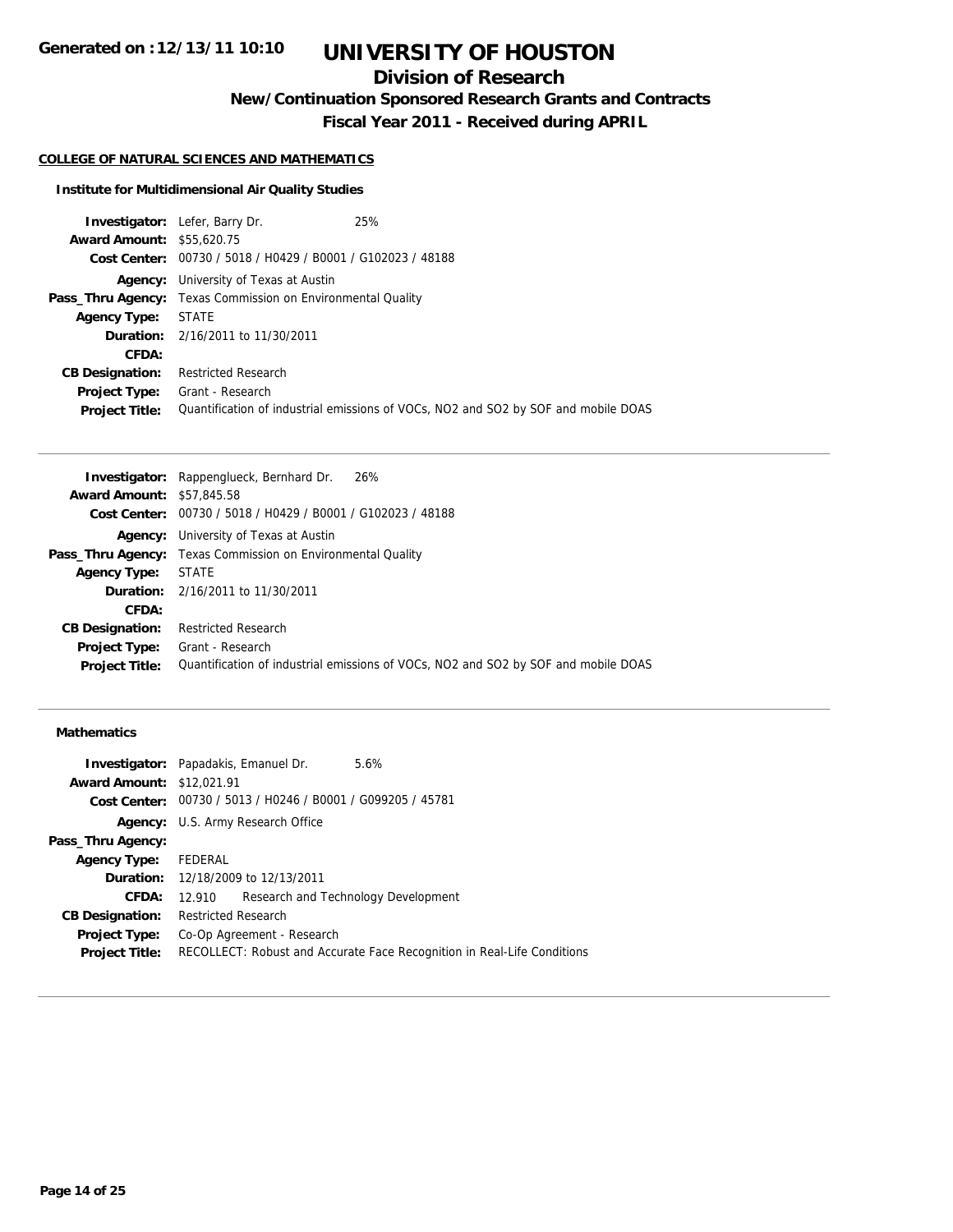## **Division of Research**

**New/Continuation Sponsored Research Grants and Contracts**

**Fiscal Year 2011 - Received during APRIL**

## **COLLEGE OF NATURAL SCIENCES AND MATHEMATICS**

## **Mathematics**

| <b>Investigator:</b> Ru, Min Dr. |                            |                                                 | 100% |
|----------------------------------|----------------------------|-------------------------------------------------|------|
| <b>Award Amount:</b>             | \$26,143.00                |                                                 |      |
| Cost Center:                     |                            | 00730 / 5013 / H0110 / B0001 / G100376 / 48390  |      |
| Agency:                          |                            | National Security Agency                        |      |
| Pass_Thru Agency:                |                            |                                                 |      |
| <b>Agency Type:</b>              | FEDERAL                    |                                                 |      |
| Duration:                        |                            | 3/18/2011 to 3/17/2012                          |      |
| CFDA:                            | 12.901                     | Mathematical Sciences Grants Program            |      |
| <b>CB Designation:</b>           | <b>Restricted Research</b> |                                                 |      |
| <b>Project Type:</b>             | Grant - Research           |                                                 |      |
| <b>Project Title:</b>            |                            | Nevanlinna Theory and Diophantine Approximation |      |

#### **Physics**

|                                  | Investigator: Bensaoula, Abdelhak Dr.<br>100%                              |  |  |
|----------------------------------|----------------------------------------------------------------------------|--|--|
| <b>Award Amount: \$45,000.00</b> |                                                                            |  |  |
|                                  | Cost Center: 00730 / 5043 / H0112 / B0001 / G103156 / 48401                |  |  |
|                                  | <b>Agency:</b> National Renewable Energy Laboratory                        |  |  |
|                                  | <b>Pass_Thru Agency:</b> U.S. Department of Energy                         |  |  |
| <b>Agency Type:</b>              | FEDERAL                                                                    |  |  |
|                                  | <b>Duration:</b> 3/23/2011 to 3/22/2012                                    |  |  |
| <b>CFDA:</b>                     | Department of Energy<br>81.000                                             |  |  |
| <b>CB Designation:</b>           | <b>Restricted Research</b>                                                 |  |  |
| Project Type:                    | Contract - Research                                                        |  |  |
| <b>Project Title:</b>            | High Indium Content InGaN Materials for Photo Voltaic and PEC Applications |  |  |
|                                  |                                                                            |  |  |

|                                  | 100%<br><b>Investigator:</b> Weinstein, Roy Dr.             |                                                                                                  |
|----------------------------------|-------------------------------------------------------------|--------------------------------------------------------------------------------------------------|
| <b>Award Amount: \$60,000.00</b> |                                                             |                                                                                                  |
|                                  | Cost Center: 00730 / 5021 / H0112 / B0001 / G103600 / 48525 |                                                                                                  |
|                                  | <b>Agency:</b> The Welch Foundation                         |                                                                                                  |
| Pass_Thru Agency:                |                                                             |                                                                                                  |
| <b>Agency Type:</b>              | FOUNDATION                                                  |                                                                                                  |
|                                  | <b>Duration:</b> 6/1/2011 to 5/31/2012                      |                                                                                                  |
| <b>CFDA:</b>                     |                                                             |                                                                                                  |
| <b>CB Designation:</b>           | <b>Restricted Research</b>                                  |                                                                                                  |
| <b>Project Type:</b>             | Grant - Research                                            |                                                                                                  |
| <b>Project Title:</b>            |                                                             | Discovery of Improved Pinning Centers by Chemical Emulation of Observed Irradiation Morphologies |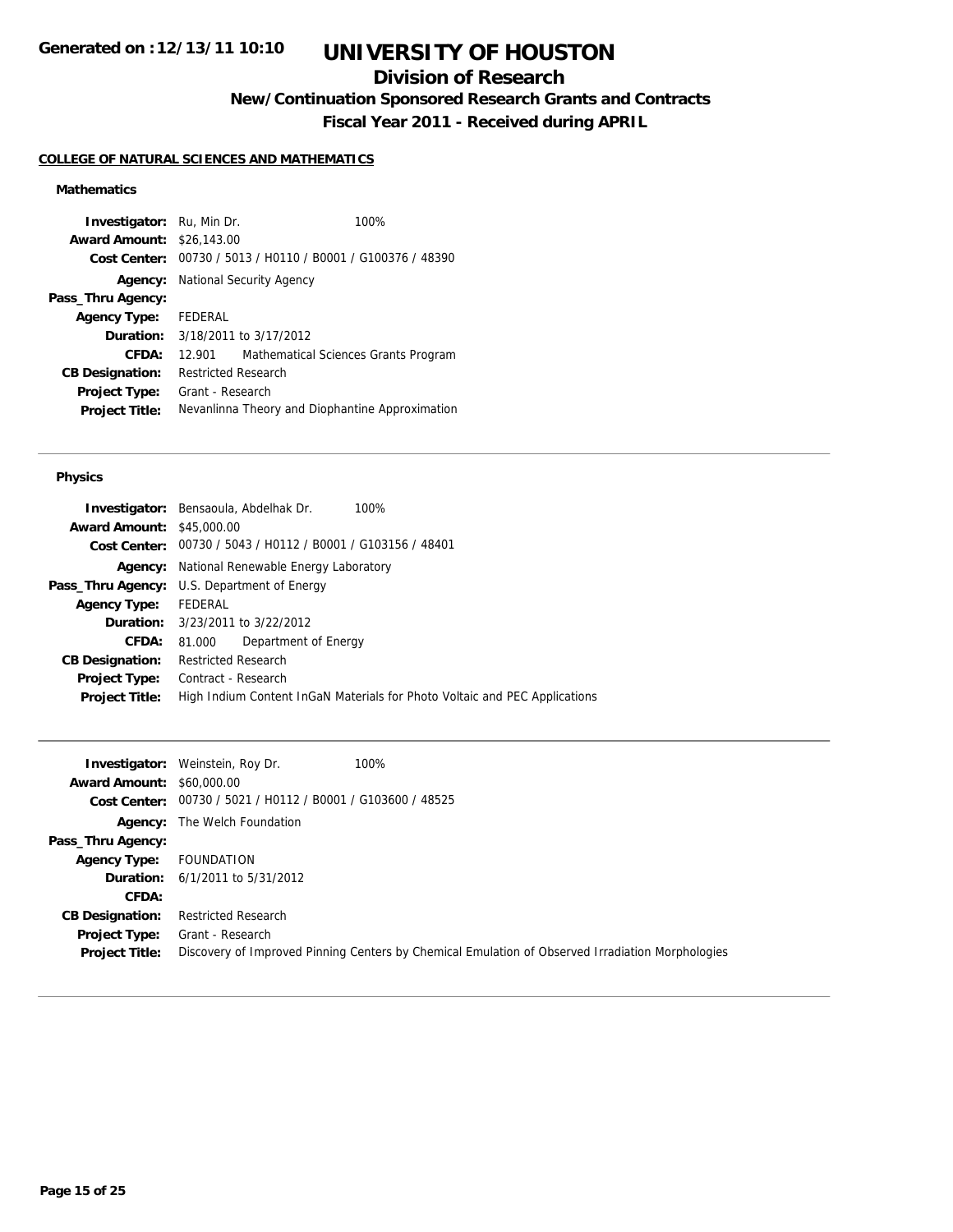## **Division of Research**

**New/Continuation Sponsored Research Grants and Contracts**

**Fiscal Year 2011 - Received during APRIL**

#### **COLLEGE OF OPTOMETRY**

#### **Optometry, Community**

**Investigator:** Frishman, PhD, Laura J. Dr. 100% **Award Amount:** \$102,178.00 **Cost Center:** 00730 / 5013 / H0114 / B0001 / G101833 / 48448 **Agency:** National Eye Institute **Pass\_Thru Agency: Agency Type:** FEDERAL **Duration:** 4/1/2011 to 3/31/2012 **CFDA:** 93.867 Vision Research **CB Designation:** Restricted Research **Project Type:** Grant - Research **Project Title:** Short-term Training in Health Professional Schools

|                               | <b>Investigator:</b> Leach, Norman Dr.                        | 100%                                                                                   |
|-------------------------------|---------------------------------------------------------------|----------------------------------------------------------------------------------------|
| <b>Award Amount: \$570.00</b> |                                                               |                                                                                        |
|                               | Cost Center: $00730 / 5022 / 10114 / 80001 / 6102235 / 47103$ |                                                                                        |
|                               | <b>Agency:</b> Alcon Research Limited                         |                                                                                        |
| Pass_Thru Agency:             |                                                               |                                                                                        |
| <b>Agency Type:</b>           | PROFIT                                                        |                                                                                        |
|                               | <b>Duration:</b> 8/9/2010 to 7/31/2011                        |                                                                                        |
| CFDA:                         |                                                               |                                                                                        |
| <b>CB Designation:</b>        | <b>Restricted Research</b>                                    |                                                                                        |
| Project Type:                 | Contract - Research                                           |                                                                                        |
| <b>Project Title:</b>         |                                                               | Protocol C-10-003 Evaluation of Acute Ocular Signs and Symptoms with Use of FID 116515 |
|                               |                                                               |                                                                                        |

#### **COLLEGE OF PHARMACY**

#### **Clinical Sciences and Administration**

|                                               | <b>Investigator:</b> Lewis, Russell Dr.                     | 10%                                                                                                        |
|-----------------------------------------------|-------------------------------------------------------------|------------------------------------------------------------------------------------------------------------|
| <b>Award Amount: \$7,601.00</b>               |                                                             |                                                                                                            |
|                                               | Cost Center: 00730 / 5022 / H0118 / B0001 / G101906 / 48375 |                                                                                                            |
|                                               | Agency: Merck & Co. Inc.                                    |                                                                                                            |
| Pass_Thru Agency:                             |                                                             |                                                                                                            |
| <b>Agency Type:</b>                           | PROFIT                                                      |                                                                                                            |
|                                               | <b>Duration:</b> 1/31/2011 to 1/30/2013                     |                                                                                                            |
| CFDA:                                         |                                                             |                                                                                                            |
| <b>CB Designation:</b>                        | <b>Restricted Research</b>                                  |                                                                                                            |
| <b>Project Type:</b><br><b>Project Title:</b> | Contract - Research                                         | Inhibition of Host Inflammatory Response of C. difficile toxins by Monoclonal Antibodies to Toxins A and B |
|                                               |                                                             |                                                                                                            |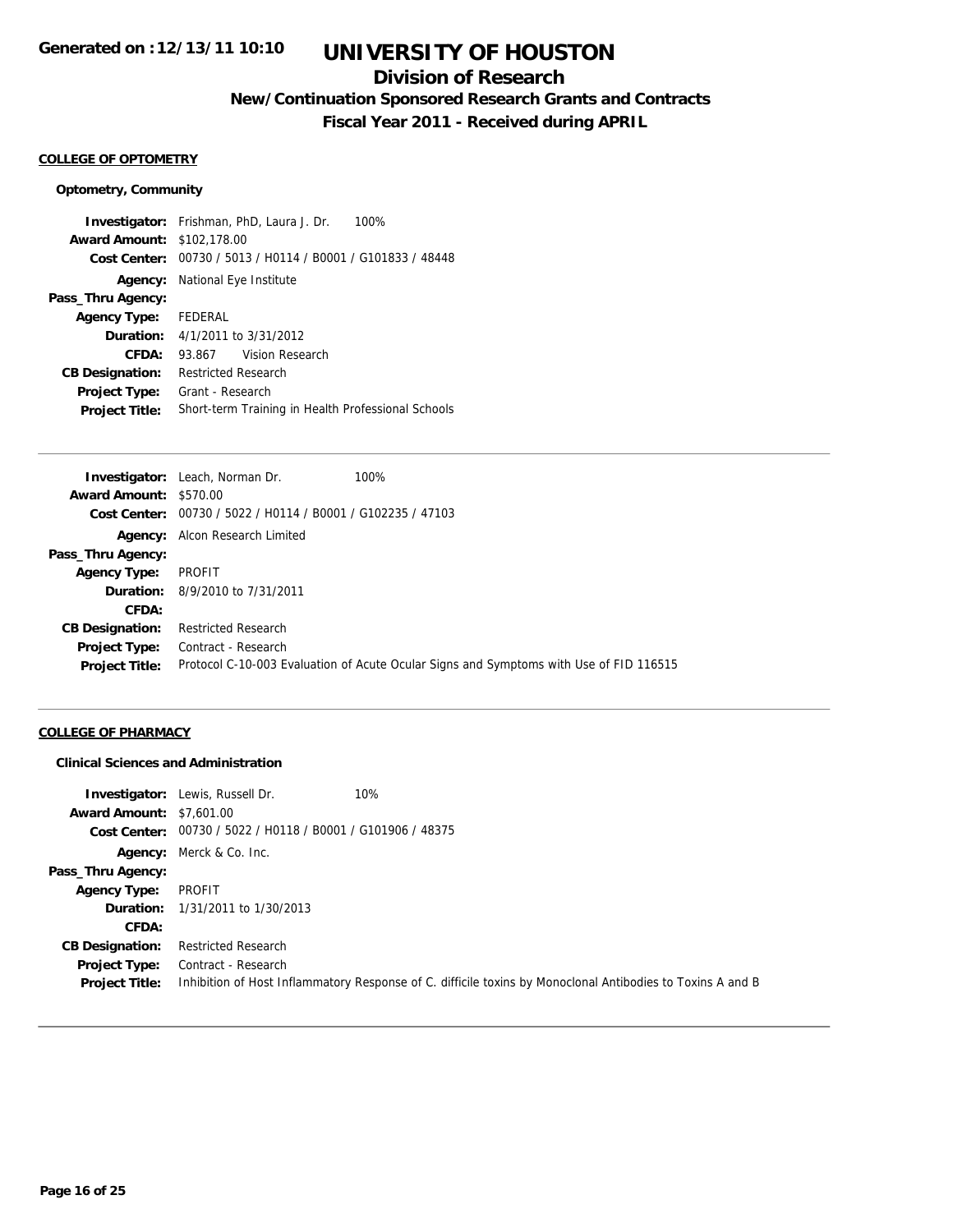## **Division of Research**

**New/Continuation Sponsored Research Grants and Contracts**

**Fiscal Year 2011 - Received during APRIL**

## **COLLEGE OF PHARMACY**

#### **Clinical Sciences and Administration**

**Investigator:** Garey, Kevin Dr. 60% **Award Amount:** \$60,808.00 **Cost Center:** 00730 / 5022 / H0118 / B0001 / G101906 / 48375 **Agency:** Merck & Co. Inc. **Pass\_Thru Agency: Agency Type:** PROFIT **Duration:** 1/31/2011 to 1/30/2013 **CFDA: CB Designation:** Restricted Research **Project Type:** Contract - Research **Project Title:** Inhibition of Host Inflammatory Response of C. difficile toxins by Monoclonal Antibodies to Toxins A and B

|                                 | 10%<br><b>Investigator:</b> Trivedi, Meghana Dr.                                                           |
|---------------------------------|------------------------------------------------------------------------------------------------------------|
| <b>Award Amount: \$7,601.00</b> |                                                                                                            |
|                                 | Cost Center: $00730 / 5022 / 10118 / 80001 / 6101906 / 48375$                                              |
|                                 | <b>Agency:</b> Merck & Co. Inc.                                                                            |
| Pass_Thru Agency:               |                                                                                                            |
| <b>Agency Type:</b>             | PROFIT                                                                                                     |
|                                 | <b>Duration:</b> 1/31/2011 to 1/30/2013                                                                    |
| CFDA:                           |                                                                                                            |
| <b>CB Designation:</b>          | <b>Restricted Research</b>                                                                                 |
| <b>Project Type:</b>            | Contract - Research                                                                                        |
| <b>Project Title:</b>           | Inhibition of Host Inflammatory Response of C. difficile toxins by Monoclonal Antibodies to Toxins A and B |

#### **Pharmacological and Pharmaceutical Sciences**

| <b>Investigator:</b> Hu, Ming Dr.      |                                                             |  | 100%                                                      |
|----------------------------------------|-------------------------------------------------------------|--|-----------------------------------------------------------|
| <b>Award Amount: \$294,456.00</b>      |                                                             |  |                                                           |
|                                        | Cost Center: 00730 / 5013 / H0117 / B0001 / G103334 / 48457 |  |                                                           |
| Agency:                                | Medical College of Wisconsin                                |  |                                                           |
| Pass_Thru Agency:                      | National Institutes of Health                               |  |                                                           |
| <b>Agency Type:</b>                    | FEDERAL                                                     |  |                                                           |
| <b>Duration:</b> 9/1/2010 to 8/31/2011 |                                                             |  |                                                           |
| CFDA:                                  | 93.913                                                      |  | Grants to States for Operation of Offices of Rural Health |
| <b>CB Designation:</b>                 | <b>Restricted Research</b>                                  |  |                                                           |
| <b>Project Type:</b>                   | Grant - Research                                            |  |                                                           |
| <b>Project Title:</b>                  |                                                             |  | Chemoprevention of lung cancer with red ginseng extracts  |
|                                        |                                                             |  |                                                           |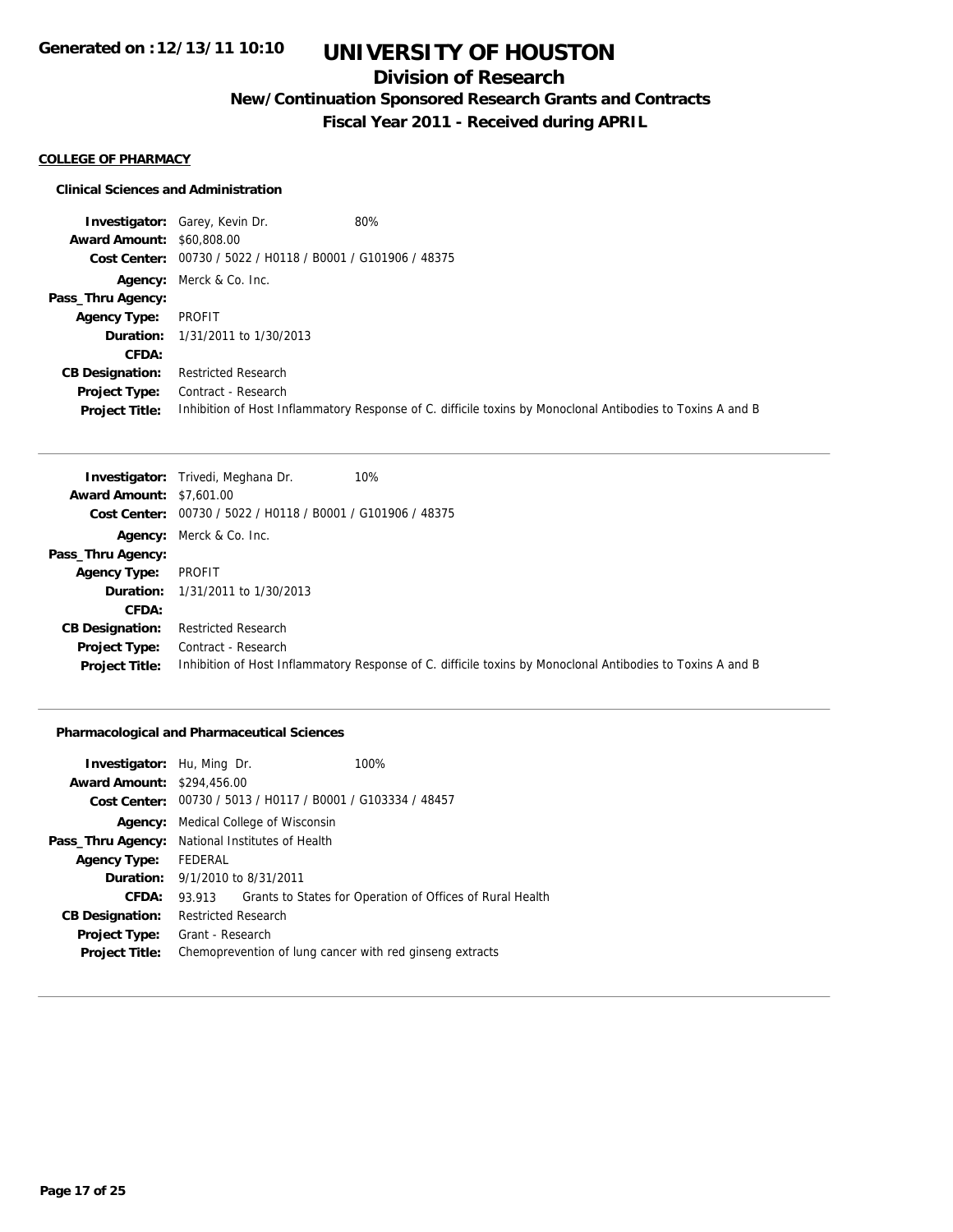## **Division of Research**

**New/Continuation Sponsored Research Grants and Contracts**

**Fiscal Year 2011 - Received during APRIL**

#### **COLLEGE OF TECHNOLOGY**

### **Abramson Center for the Future of Health**

|                                                   |  | 100%                                                                                                    |
|---------------------------------------------------|--|---------------------------------------------------------------------------------------------------------|
| <b>Award Amount: \$6,482.00</b>                   |  |                                                                                                         |
|                                                   |  |                                                                                                         |
| <b>Stanford University</b><br>Agency:             |  |                                                                                                         |
| Pass_Thru Agency: NIH/Division of Research Grants |  |                                                                                                         |
| FEDERAL                                           |  |                                                                                                         |
| <b>Duration:</b> 1/20/2011 to 7/31/2012           |  |                                                                                                         |
| 93.701                                            |  | Trans-NIH Recovery Act Research Support                                                                 |
| <b>Restricted Research</b>                        |  |                                                                                                         |
| Grant - Research                                  |  |                                                                                                         |
|                                                   |  | ARRA - Translation of Near-Infrared Spectroscopy for Use in Clinical Neuro-Imaging                      |
|                                                   |  | <b>Investigator:</b> Pollonini, Luca Dr.<br>Cost Center: 00730 / 5033 / H0469 / B0001 / G102393 / 47994 |

#### **CULLEN COLLEGE OF ENGINEERING**

## **Biomedical Engineering**

|                                  | 100%<br><b>Investigator:</b> Akay, Metin Dr.                                                         |
|----------------------------------|------------------------------------------------------------------------------------------------------|
| <b>Award Amount: \$23,000.00</b> |                                                                                                      |
| Cost Center:                     | 00730 / 5013 / H0071 / B0001 / G102888 / 48265                                                       |
|                                  | Agency: National Science Foundation                                                                  |
| Pass_Thru Agency:                |                                                                                                      |
| <b>Agency Type:</b>              | FEDERAL                                                                                              |
| <b>Duration:</b>                 | 5/1/2011 to 4/30/2012                                                                                |
| <b>CFDA:</b>                     | Engineering Grants<br>47.041                                                                         |
| <b>CB Designation:</b>           | Non Restricted Research                                                                              |
| Project Type:                    | Grant - Research                                                                                     |
| <b>Project Title:</b>            | International Summer School on Biocomplexity from Gene to System, Istanbul, Turkey on July 1-7, 2011 |

## **Center for Integrated Bio and Nano Systems**

| Investigator:<br><b>Award Amount: \$63,901.50</b> | 30%<br>Brankovic, Stanko Dr.                                                                                                                              |
|---------------------------------------------------|-----------------------------------------------------------------------------------------------------------------------------------------------------------|
| Cost Center:                                      | 00730 / 5013 / H0070 / B0001 / G099623 / 46651                                                                                                            |
| Agency:                                           | National Science Foundation                                                                                                                               |
| Pass_Thru Agency:                                 |                                                                                                                                                           |
| <b>Agency Type:</b>                               | FEDERAL                                                                                                                                                   |
|                                                   | <b>Duration:</b> $6/15/2010$ to $5/31/2015$                                                                                                               |
| <b>CFDA:</b>                                      | Mathematical and Physical Sciences<br>47.049                                                                                                              |
| <b>CB Designation:</b>                            | <b>Restricted Research</b>                                                                                                                                |
| <b>Project Type:</b>                              | Grant - Research                                                                                                                                          |
| <b>Project Title:</b>                             | CAREER: Electrochemical Nanofabrication - Transformative Concept Towards Synthesis of Novel Materials, Functional<br>Surfaces and Metallic Nanostructures |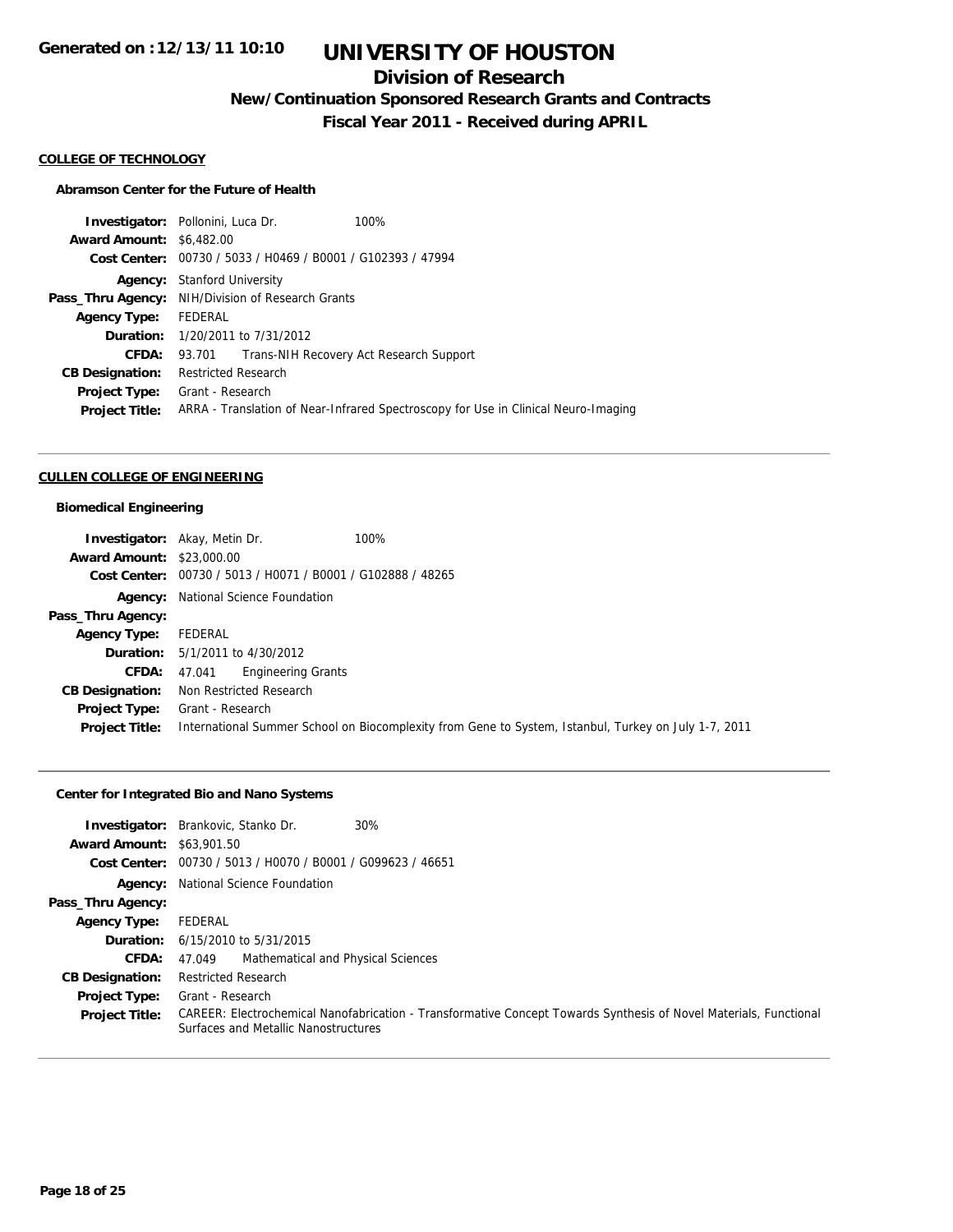## **Division of Research**

**New/Continuation Sponsored Research Grants and Contracts**

**Fiscal Year 2011 - Received during APRIL**

## **CULLEN COLLEGE OF ENGINEERING**

## **Chemical Engineering**

|                         | <b>Investigator:</b> Varadarajan, Navin Dr.<br>100%                  |
|-------------------------|----------------------------------------------------------------------|
| <b>Award Amount:</b>    | \$50,000.00                                                          |
|                         | Cost Center: 00730 / 5021 / H0067 / B0001 / G103235 / 48535          |
| Agency:                 | The Welch Foundation                                                 |
| Pass_Thru Agency:       |                                                                      |
| Agency Type: FOUNDATION |                                                                      |
|                         | <b>Duration:</b> $6/1/2011$ to $5/31/2012$                           |
| CFDA:                   |                                                                      |
| <b>CB Designation:</b>  | <b>Restricted Research</b>                                           |
| <b>Project Type:</b>    | Grant - Research                                                     |
| <b>Project Title:</b>   | Engineering chymotrypsin to selectively cleave after phosphotyrosine |

|                        | Investigator: Balakotaiah, Vemuri Dr.                       | 100%                                                                               |
|------------------------|-------------------------------------------------------------|------------------------------------------------------------------------------------|
| <b>Award Amount:</b>   | \$50,000.00                                                 |                                                                                    |
|                        | Cost Center: 00730 / 5021 / H0067 / B0001 / G103602 / 48509 |                                                                                    |
|                        | <b>Agency:</b> The Welch Foundation                         |                                                                                    |
| Pass_Thru Agency:      |                                                             |                                                                                    |
| <b>Agency Type:</b>    | FOUNDATION                                                  |                                                                                    |
|                        | <b>Duration:</b> $6/1/2011$ to $5/31/2012$                  |                                                                                    |
| CFDA:                  |                                                             |                                                                                    |
| <b>CB Designation:</b> | <b>Restricted Research</b>                                  |                                                                                    |
| <b>Project Type:</b>   | Grant - Research                                            |                                                                                    |
| <b>Project Title:</b>  |                                                             | Effect of Heterogeneities on Spatiotemporal Pattern Formation in Chemical Reactors |
|                        |                                                             |                                                                                    |

## **Civil Engineering**

|                                  | <b>Investigator:</b> Rifai, Hanadi Dr.<br>100%                             |  |  |  |
|----------------------------------|----------------------------------------------------------------------------|--|--|--|
| <b>Award Amount: \$15,000.00</b> |                                                                            |  |  |  |
|                                  | Cost Center: 00730 / 5014 / H0068 / B0001 / G103180 / 48405                |  |  |  |
|                                  | <b>Agency:</b> Texas Commission on Environmental Quality                   |  |  |  |
|                                  | <b>Pass_Thru Agency:</b> U.S. Environmental Protection Agency              |  |  |  |
| <b>Agency Type:</b>              | FEDERAL                                                                    |  |  |  |
|                                  | <b>Duration:</b> 2/1/2011 to 8/31/2011                                     |  |  |  |
| CFDA:                            | 66.419 Water Polution Control - State and Interstate Program Support       |  |  |  |
| <b>CB Designation:</b>           | <b>Restricted Research</b>                                                 |  |  |  |
| <b>Project Type:</b>             | Grant - Research                                                           |  |  |  |
| <b>Project Title:</b>            | Continuation of Allocations of Indicator Bacteria in Dickinson Bayou Tidal |  |  |  |
|                                  |                                                                            |  |  |  |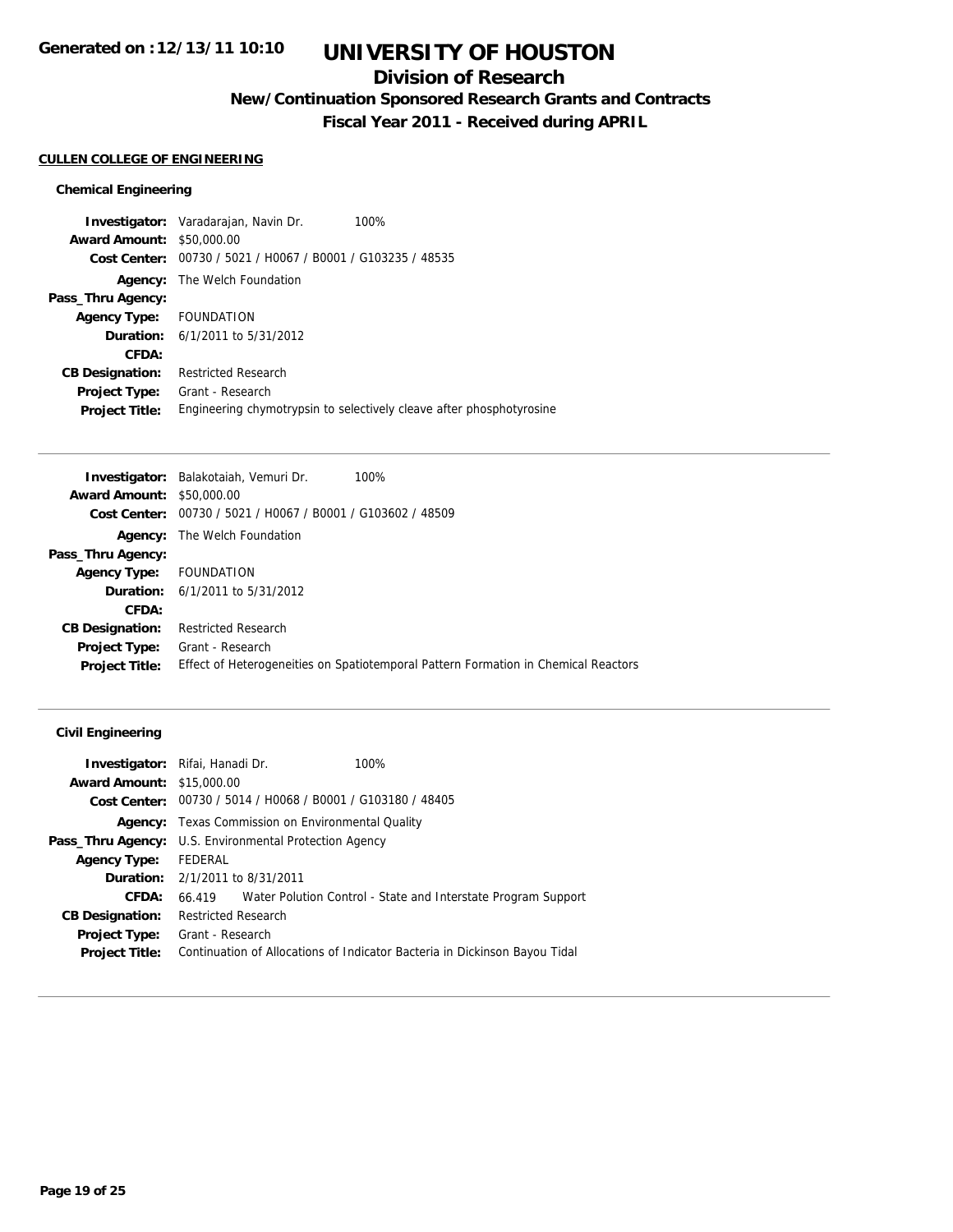## **Division of Research**

**New/Continuation Sponsored Research Grants and Contracts**

**Fiscal Year 2011 - Received during APRIL**

## **CULLEN COLLEGE OF ENGINEERING**

## **Civil Engineering**

| Investigator: Rifai, Hanadi Dr.   |                                                               |                                                             | 100%                                                                 |  |  |
|-----------------------------------|---------------------------------------------------------------|-------------------------------------------------------------|----------------------------------------------------------------------|--|--|
| <b>Award Amount: \$313,379.00</b> |                                                               |                                                             |                                                                      |  |  |
|                                   |                                                               | Cost Center: 00730 / 5014 / H0068 / B0001 / G102908 / 47795 |                                                                      |  |  |
|                                   | <b>Agency:</b> Texas Commission on Environmental Quality      |                                                             |                                                                      |  |  |
|                                   | <b>Pass_Thru Agency:</b> U.S. Environmental Protection Agency |                                                             |                                                                      |  |  |
| <b>Agency Type:</b>               | FEDERAL                                                       |                                                             |                                                                      |  |  |
|                                   | <b>Duration:</b> 12/1/2010 to 8/31/2011                       |                                                             |                                                                      |  |  |
| CFDA:                             |                                                               |                                                             | 66.419 Water Polution Control - State and Interstate Program Support |  |  |
| <b>CB Designation:</b>            | <b>Restricted Research</b>                                    |                                                             |                                                                      |  |  |
| <b>Project Type:</b>              | Grant - Research                                              |                                                             |                                                                      |  |  |
| <b>Project Title:</b>             |                                                               |                                                             | Survey of PCBs and Dioxin in the Galveston Bay System                |  |  |
|                                   |                                                               |                                                             |                                                                      |  |  |

|                                 | <b>Investigator:</b> Mo, Yi-Lung Dr.                          | 40% |
|---------------------------------|---------------------------------------------------------------|-----|
| <b>Award Amount: \$4,000.00</b> |                                                               |     |
|                                 | Cost Center: 00730 / 5022 / H0073 / B0001 / G102850 / 48360   |     |
| Agency: Cameron                 |                                                               |     |
| Pass_Thru Agency:               |                                                               |     |
| Agency Type: PROFIT             |                                                               |     |
|                                 | <b>Duration:</b> 11/15/2010 to 10/31/2011                     |     |
| CFDA:                           |                                                               |     |
| <b>CB Designation:</b>          | <b>Restricted Research</b>                                    |     |
| <b>Project Type:</b>            | Special Research Agreement - Research                         |     |
| <b>Project Title:</b>           | To sponsor a senior design project in riser vibration control |     |

## **Electrical & Computer Engineering**

| <b>Award Amount: \$85,202.00</b> | 40%<br><b>Investigator:</b> Brankovic, Stanko Dr.                                                                                                         |
|----------------------------------|-----------------------------------------------------------------------------------------------------------------------------------------------------------|
|                                  | Cost Center: 00730 / 5013 / H0070 / B0001 / G099623 / 46651                                                                                               |
|                                  | <b>Agency:</b> National Science Foundation                                                                                                                |
| Pass_Thru Agency:                |                                                                                                                                                           |
| <b>Agency Type:</b>              | FEDERAL                                                                                                                                                   |
|                                  | <b>Duration:</b> 6/15/2010 to 5/31/2015                                                                                                                   |
| CFDA:                            | Mathematical and Physical Sciences<br>47.049                                                                                                              |
| <b>CB Designation:</b>           | <b>Restricted Research</b>                                                                                                                                |
| <b>Project Type:</b>             | Grant - Research                                                                                                                                          |
| <b>Project Title:</b>            | CAREER: Electrochemical Nanofabrication - Transformative Concept Towards Synthesis of Novel Materials, Functional<br>Surfaces and Metallic Nanostructures |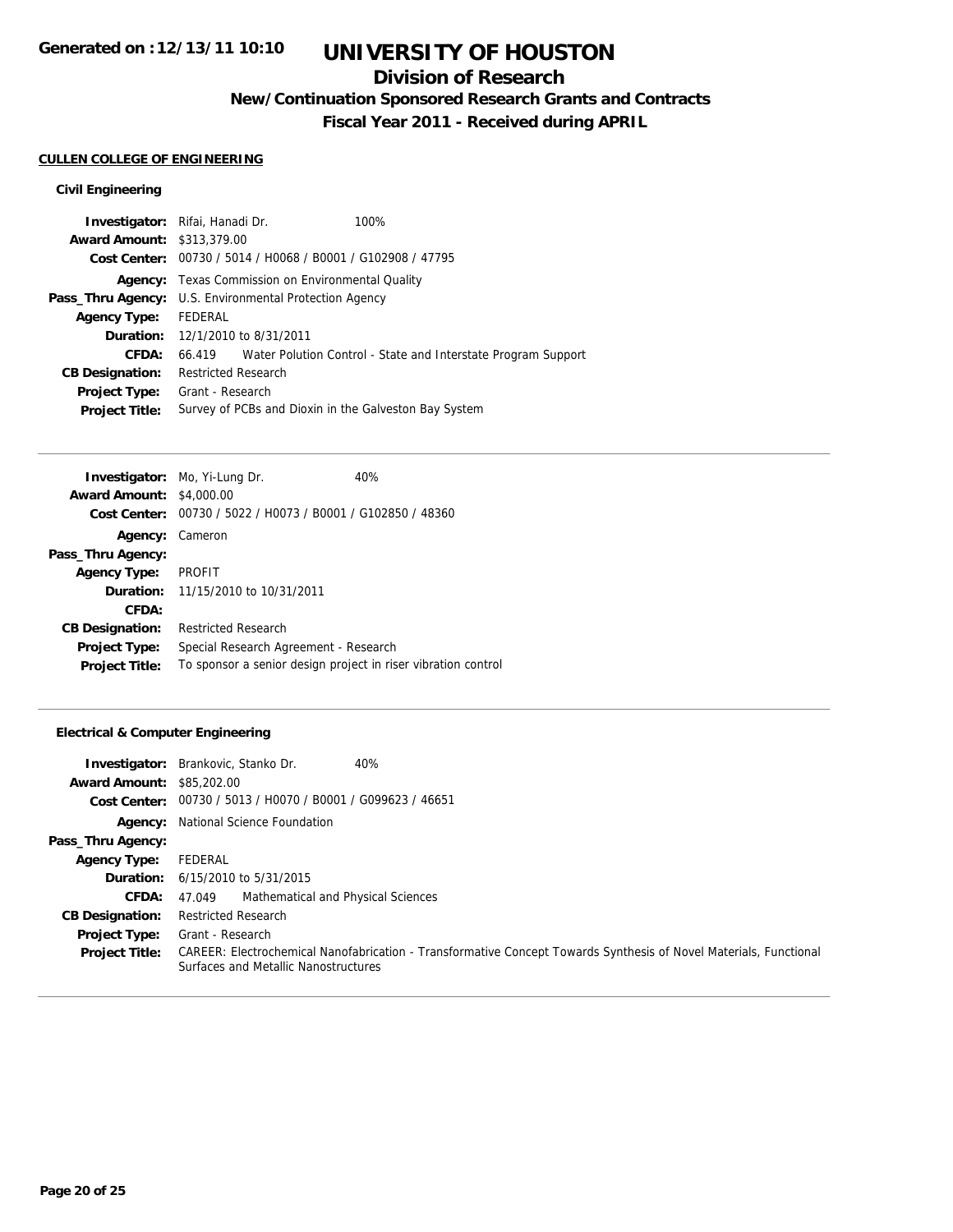## **Division of Research**

**New/Continuation Sponsored Research Grants and Contracts**

**Fiscal Year 2011 - Received during APRIL**

#### **CULLEN COLLEGE OF ENGINEERING**

#### **Electrical & Computer Engineering**

**Investigator:** Bao, Jiming Dr. 100% **Award Amount:** \$50,000.00 **Cost Center:** 00730 / 5021 / H0070 / B0001 / G103596 / 48522 **Agency:** The Welch Foundation **Pass\_Thru Agency: Agency Type:** FOUNDATION **Duration:** 6/1/2011 to 5/31/2012 **CFDA: CB Designation:** Restricted Research **Project Type:** Grant - Research **Project Title:** Mechanism for huge photosynthesis of hydrocarbon from water and carbon dioxide on Co nanostructures

#### **Mechanical Engineering**

|                        | <b>Investigator:</b> Song, Gangbing Dr.<br>60%                |
|------------------------|---------------------------------------------------------------|
| <b>Award Amount:</b>   | \$6,000.00                                                    |
| Cost Center:           | 00730 / 5022 / H0073 / B0001 / G102850 / 48360                |
| <b>Agency: Cameron</b> |                                                               |
| Pass_Thru Agency:      |                                                               |
| <b>Agency Type:</b>    | <b>PROFIT</b>                                                 |
|                        | <b>Duration:</b> 11/15/2010 to 10/31/2011                     |
| CFDA:                  |                                                               |
| <b>CB Designation:</b> | <b>Restricted Research</b>                                    |
| Project Type:          | Special Research Agreement - Research                         |
| <b>Project Title:</b>  | To sponsor a senior design project in riser vibration control |

### **DIVISION OF RESEARCH**

## **Institute for Molecular Design**

|                                  | <b>Investigator:</b> Pettitt, B. Montgomery Dr.<br>45%      |
|----------------------------------|-------------------------------------------------------------|
| <b>Award Amount: \$36,000.00</b> |                                                             |
|                                  | Cost Center: 00730 / 5021 / H0103 / B0001 / G103594 / 49209 |
|                                  | <b>Agency:</b> The Welch Foundation                         |
| Pass_Thru Agency:                |                                                             |
| Agency Type: FOUNDATION          |                                                             |
|                                  | <b>Duration:</b> $6/1/2011$ to $5/31/2012$                  |
| CFDA:                            |                                                             |
| <b>CB Designation:</b>           | <b>Restricted Research</b>                                  |
| <b>Project Type:</b>             | Grant - Research                                            |
| <b>Project Title:</b>            | Structural Theory of Aqueous Electrolyte Solutions          |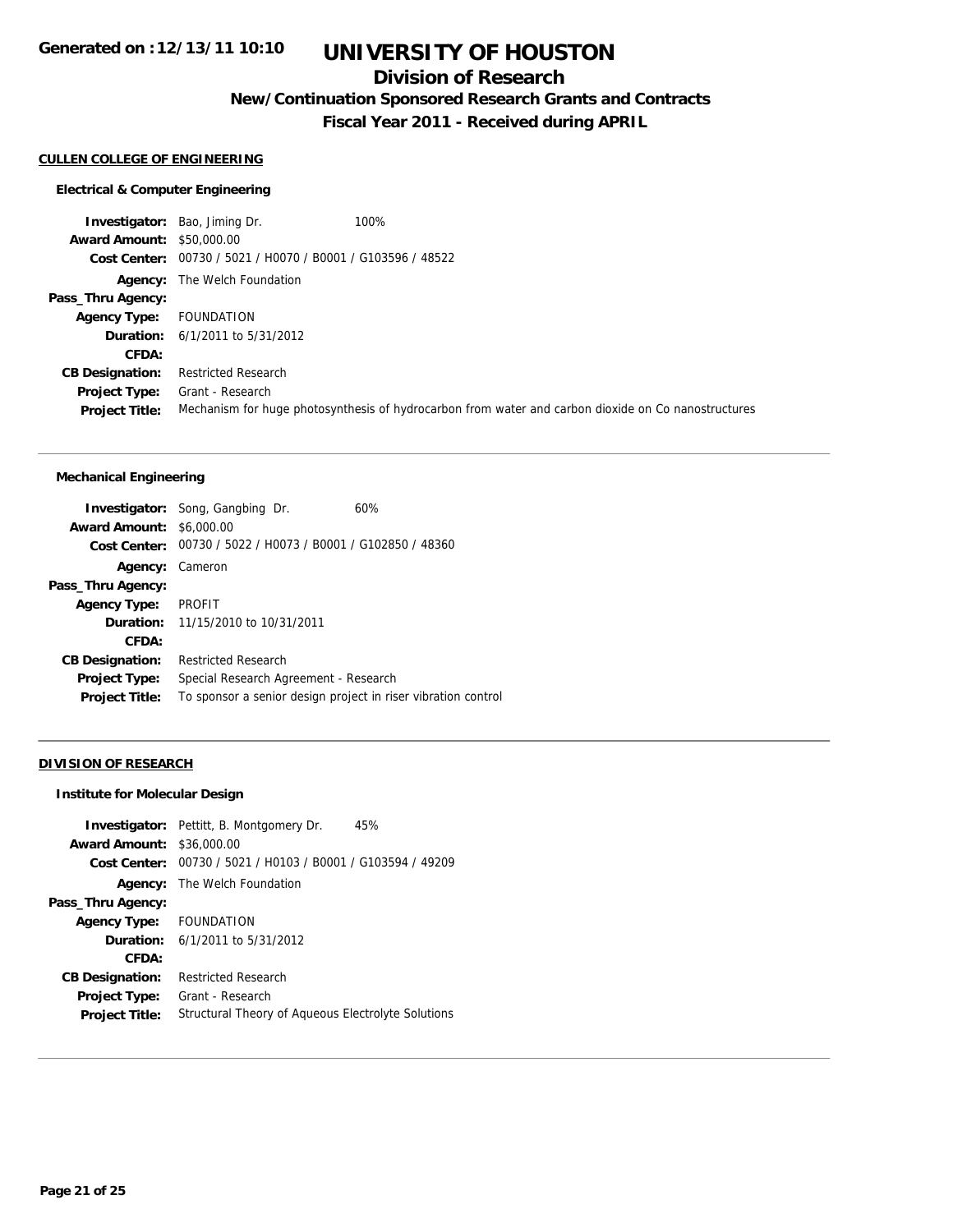## **Division of Research**

**New/Continuation Sponsored Research Grants and Contracts**

**Fiscal Year 2011 - Received during APRIL**

#### **DIVISION OF RESEARCH**

## **Institute for Space Systems Operations**

|                                 | 20%<br><b>Investigator:</b> Criswell, David R. Dr.                                                               |
|---------------------------------|------------------------------------------------------------------------------------------------------------------|
| <b>Award Amount: \$1,400.00</b> |                                                                                                                  |
|                                 | Cost Center: 00730 / 5043 / H0104 / B0001 / G103402 / 48355                                                      |
|                                 | <b>Agency:</b> Jet Propulsion Laboratory                                                                         |
|                                 | <b>Pass_Thru Agency:</b> NASA - National Aeronautics and Space Administration - Headquarters (Wash., D.C.)       |
| <b>Agency Type:</b>             | FEDERAL                                                                                                          |
|                                 | <b>Duration:</b> 4/1/2011 to 5/31/2011                                                                           |
| <b>CFDA:</b>                    | Aerospace Education Services Program<br>43.001                                                                   |
| <b>CB Designation:</b>          | <b>Restricted Research</b>                                                                                       |
|                                 | <b>Project Type:</b> Contract - Research                                                                         |
| <b>Project Title:</b>           | Comprehensive product development of 'real time PCR primer probes' for selected microbial community constituents |
|                                 |                                                                                                                  |

#### **TcSUH**

| <b>Award Amount: \$63,901.50</b> | 30%<br><b>Investigator:</b> Brankovic, Stanko Dr.<br>Cost Center: 00730 / 5013 / H0070 / B0001 / G099623 / 46651                                          |
|----------------------------------|-----------------------------------------------------------------------------------------------------------------------------------------------------------|
|                                  | <b>Agency:</b> National Science Foundation                                                                                                                |
| Pass_Thru Agency:                |                                                                                                                                                           |
| <b>Agency Type:</b>              | FEDERAL                                                                                                                                                   |
|                                  | <b>Duration:</b> $6/15/2010$ to $5/31/2015$                                                                                                               |
| <b>CFDA:</b>                     | Mathematical and Physical Sciences<br>47.049                                                                                                              |
| <b>CB Designation:</b>           | <b>Restricted Research</b>                                                                                                                                |
| <b>Project Type:</b>             | Grant - Research                                                                                                                                          |
| <b>Project Title:</b>            | CAREER: Electrochemical Nanofabrication - Transformative Concept Towards Synthesis of Novel Materials, Functional<br>Surfaces and Metallic Nanostructures |

#### **Texas Learning/Computation Center**

|                                 | <b>Investigator:</b> Papadakis, Emanuel Dr.                 | 4.4%                                                                    |  |  |
|---------------------------------|-------------------------------------------------------------|-------------------------------------------------------------------------|--|--|
| <b>Award Amount: \$9,445.79</b> |                                                             |                                                                         |  |  |
|                                 | Cost Center: 00730 / 5013 / H0246 / B0001 / G099205 / 45781 |                                                                         |  |  |
|                                 | <b>Agency:</b> U.S. Army Research Office                    |                                                                         |  |  |
| Pass_Thru Agency:               |                                                             |                                                                         |  |  |
| Agency Type: FEDERAL            |                                                             |                                                                         |  |  |
|                                 | <b>Duration:</b> 12/18/2009 to 12/13/2011                   |                                                                         |  |  |
| <b>CFDA:</b>                    | 12.910                                                      | Research and Technology Development                                     |  |  |
| <b>CB Designation:</b>          | <b>Restricted Research</b>                                  |                                                                         |  |  |
| <b>Project Type:</b>            | Co-Op Agreement - Research                                  |                                                                         |  |  |
| <b>Project Title:</b>           |                                                             | RECOLLECT: Robust and Accurate Face Recognition in Real-Life Conditions |  |  |
|                                 |                                                             |                                                                         |  |  |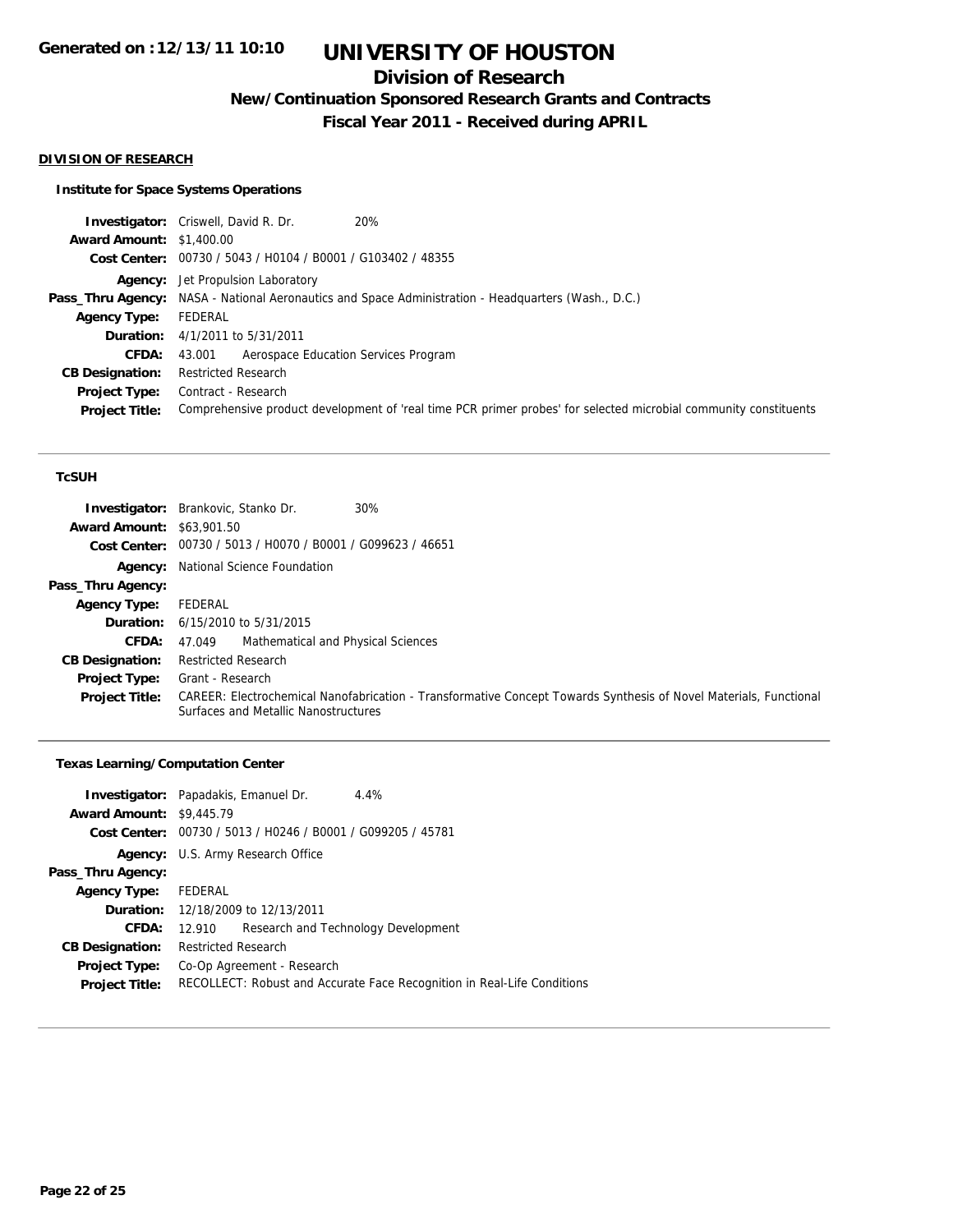## **Division of Research**

**New/Continuation Sponsored Research Grants and Contracts**

**Fiscal Year 2011 - Received during APRIL**

## **DIVISION OF RESEARCH**

## **Texas Learning/Computation Center**

| <b>Investigator:</b> Shah, Shishir Dr. |                                                                         |                                                             | 22.5%                               |
|----------------------------------------|-------------------------------------------------------------------------|-------------------------------------------------------------|-------------------------------------|
| <b>Award Amount: \$48,302.33</b>       |                                                                         |                                                             |                                     |
|                                        |                                                                         | Cost Center: 00730 / 5013 / H0246 / B0001 / G099205 / 45781 |                                     |
|                                        | Agency: U.S. Army Research Office                                       |                                                             |                                     |
| Pass_Thru Agency:                      |                                                                         |                                                             |                                     |
| <b>Agency Type:</b>                    | FEDERAL                                                                 |                                                             |                                     |
|                                        | <b>Duration:</b> 12/18/2009 to 12/13/2011                               |                                                             |                                     |
| <b>CFDA:</b>                           | 12.910                                                                  |                                                             | Research and Technology Development |
| <b>CB Designation:</b>                 | <b>Restricted Research</b>                                              |                                                             |                                     |
| <b>Project Type:</b>                   | Co-Op Agreement - Research                                              |                                                             |                                     |
| <b>Project Title:</b>                  | RECOLLECT: Robust and Accurate Face Recognition in Real-Life Conditions |                                                             |                                     |

| <b>Investigator:</b> Kakadiaris, Ioannis Dr. |                                           |                                                             | 22.5%                                                                   |
|----------------------------------------------|-------------------------------------------|-------------------------------------------------------------|-------------------------------------------------------------------------|
| <b>Award Amount: \$48,302.33</b>             |                                           |                                                             |                                                                         |
|                                              |                                           | Cost Center: 00730 / 5013 / H0246 / B0001 / G099205 / 45781 |                                                                         |
|                                              |                                           | <b>Agency:</b> U.S. Army Research Office                    |                                                                         |
| Pass_Thru Agency:                            |                                           |                                                             |                                                                         |
| <b>Agency Type:</b>                          | FEDERAL                                   |                                                             |                                                                         |
|                                              | <b>Duration:</b> 12/18/2009 to 12/13/2011 |                                                             |                                                                         |
| <b>CFDA:</b>                                 | 12.910                                    |                                                             | Research and Technology Development                                     |
| <b>CB Designation:</b>                       | <b>Restricted Research</b>                |                                                             |                                                                         |
| <b>Project Type:</b>                         | Co-Op Agreement - Research                |                                                             |                                                                         |
| <b>Project Title:</b>                        |                                           |                                                             | RECOLLECT: Robust and Accurate Face Recognition in Real-Life Conditions |
|                                              |                                           |                                                             |                                                                         |

|                         | 5%<br><b>Investigator:</b> Pettitt, B. Montgomery Dr. |
|-------------------------|-------------------------------------------------------|
| <b>Award Amount:</b>    | \$4,000.00                                            |
| Cost Center:            | 00730 / 5021 / H0103 / B0001 / G103594 / 49209        |
| Agency:                 | The Welch Foundation                                  |
| Pass_Thru Agency:       |                                                       |
| Agency Type: FOUNDATION |                                                       |
|                         | <b>Duration:</b> $6/1/2011$ to $5/31/2012$            |
| CFDA:                   |                                                       |
| <b>CB Designation:</b>  | <b>Restricted Research</b>                            |
| <b>Project Type:</b>    | Grant - Research                                      |
| <b>Project Title:</b>   | Structural Theory of Aqueous Electrolyte Solutions    |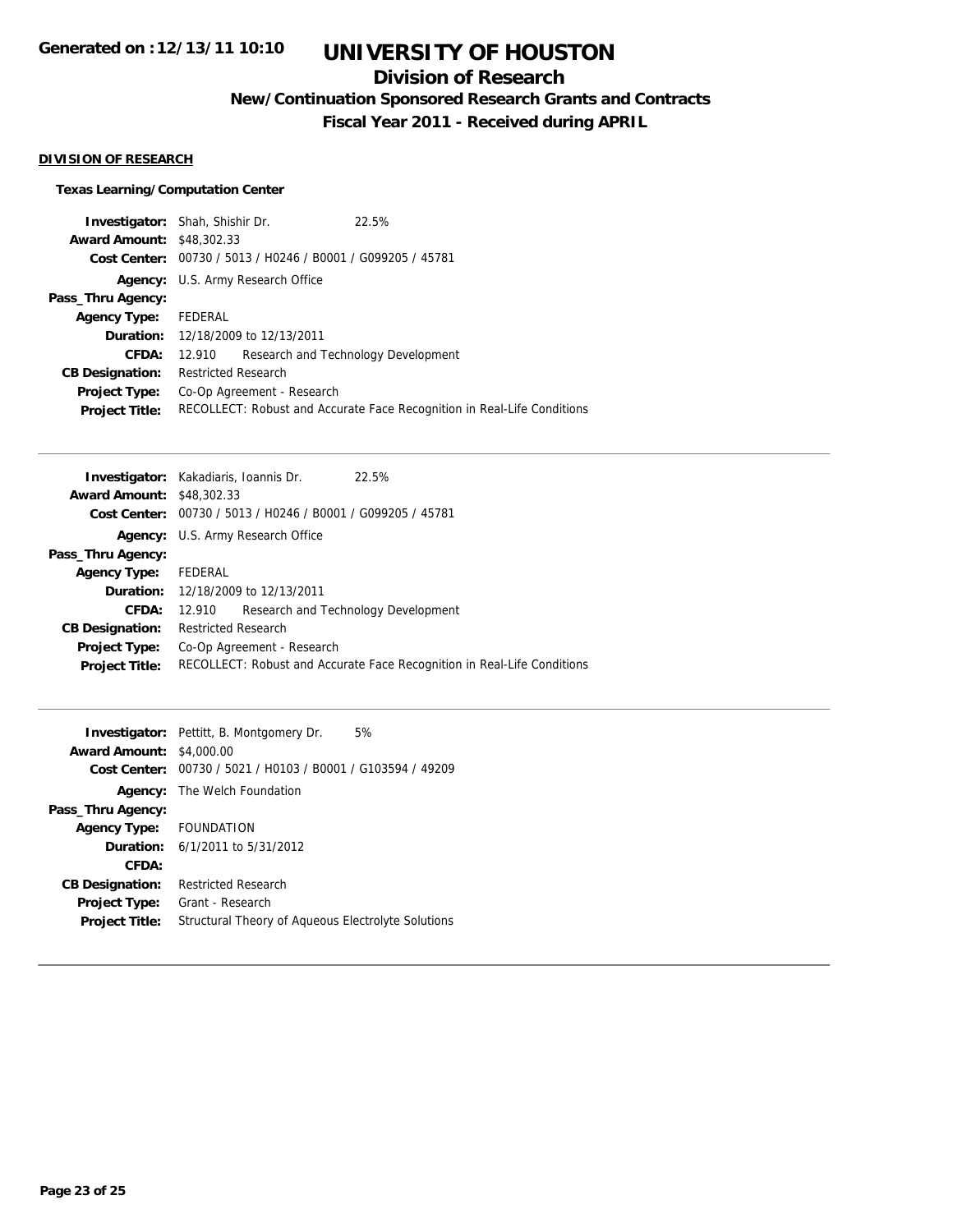## **UNIVERSITY OF HOUSTON**

## **Division of Research**

**New/Continuation Sponsored Research Grants and Contracts**

**Fiscal Year 2011 - Received during APRIL**

#### **GRADUATE COLLEGE OF SOCIAL WORK**

#### **Drug and Social Policy Research**

**Investigator:** Valdez, Avelardo Dr. 100% **Award Amount:** \$205,050.00 **Cost Center:** 00730 / 5013 / H0508 / B0001 / G101881 / 48549 **Agency:** National Institute on Drug Abuse **Pass\_Thru Agency: Agency Type:** FEDERAL **Duration:** 4/15/2011 to 8/31/2011 **CFDA:** 93.279 Drug Abuse Research Programs **CB Designation:** Restricted Research **Project Type:** Grant - Research **Project Title:** Emergence and Diffusion of Crack and Related Health Risk Behaviors in Mexico City

#### **SENIOR V.P. FOR ACADEMIC AFFAIRS AND PROVOST**

## **KUHF - Radio**

| <b>Investigator:</b> Proffitt, John M. Mr.                  | 100%                                                         |
|-------------------------------------------------------------|--------------------------------------------------------------|
| <b>Award Amount: \$12,500.00</b>                            |                                                              |
| Cost Center: 00730 / 5016 / H0018 / C0001 / G101622 / 48338 |                                                              |
| <b>Agency:</b> Texas Commission on the Arts                 |                                                              |
| Pass_Thru Agency:<br>State of Texas                         |                                                              |
| <b>STATE</b><br><b>Agency Type:</b>                         |                                                              |
| <b>Duration:</b> 9/1/2010 to 8/31/2011                      |                                                              |
|                                                             |                                                              |
| Non Research                                                |                                                              |
| Contract - Public Service                                   |                                                              |
|                                                             | Texas Commission on the Arts (TCA) General Operating Support |
|                                                             |                                                              |

## **Learning and Assessment Services**

|                                 | <b>Investigator:</b> Grindon, Angelina C. Ms.               | 100% |
|---------------------------------|-------------------------------------------------------------|------|
| <b>Award Amount: \$8,259.00</b> |                                                             |      |
|                                 | Cost Center: 00730 / 5021 / H0219 / C0001 / G102205 / 47158 |      |
|                                 | <b>Agency:</b> EveryChild, Inc.                             |      |
| Pass_Thru Agency:               |                                                             |      |
| Agency Type: NON PROFIT         |                                                             |      |
|                                 | <b>Duration:</b> $9/1/2010$ to $8/31/2011$                  |      |
| CFDA:                           |                                                             |      |
| <b>CB Designation:</b>          | Non Research                                                |      |
| <b>Project Type:</b>            | Co-Op Agreement - Public Service                            |      |
| <b>Project Title:</b>           | Family Based Alternatives Project                           |      |
|                                 |                                                             |      |